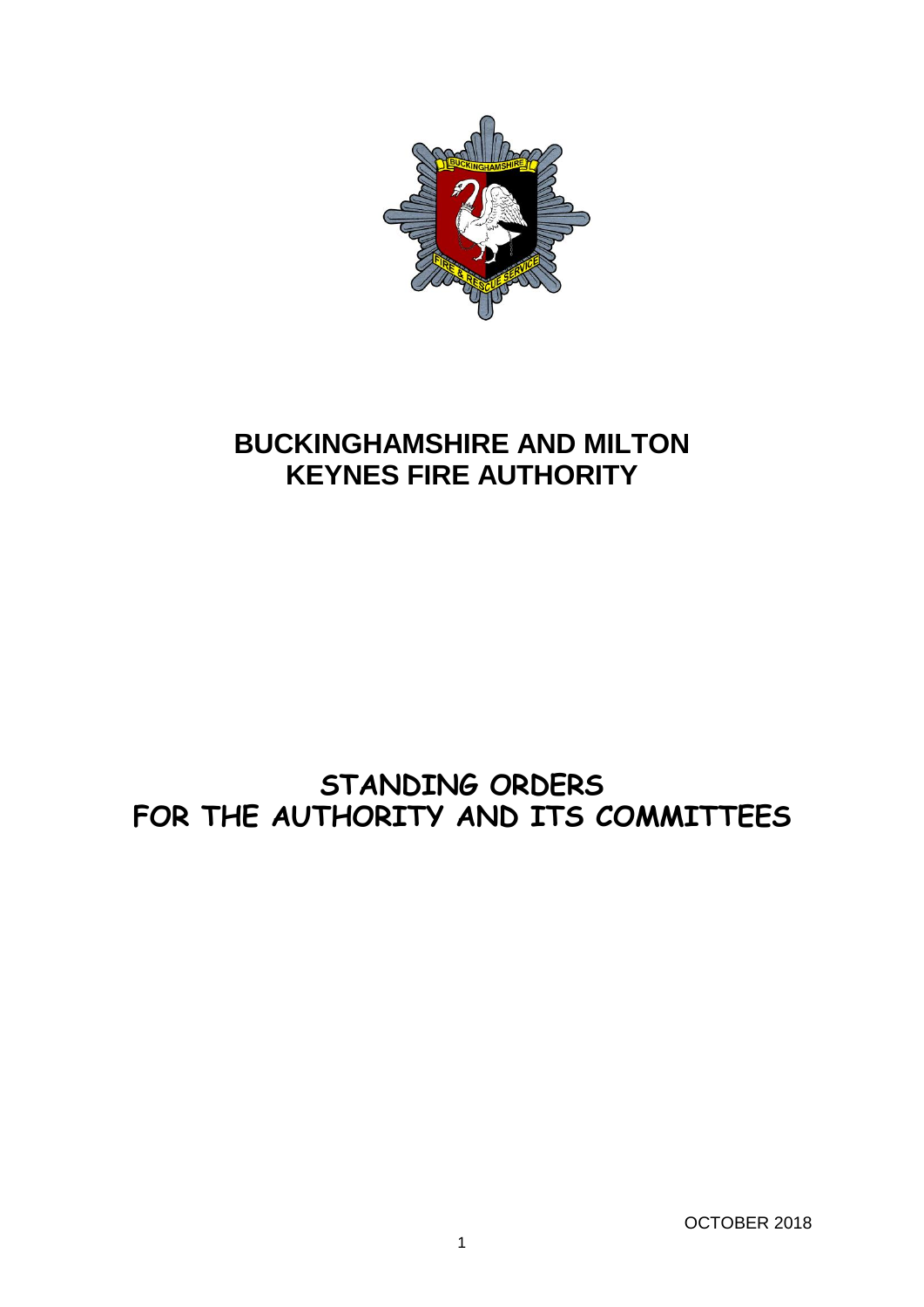# **CONTENTS STANDING ORDERS TO APPLY TO THE AUTHORITY**

| w<br>٩ |  |
|--------|--|

| SOA 1            | MEETINGS OF THE FIRE AUTHORITY                                                   |    |  |  |  |
|------------------|----------------------------------------------------------------------------------|----|--|--|--|
| SOA 2            | <b>QUORUM</b>                                                                    |    |  |  |  |
| SOA <sub>3</sub> | ORDER OF<br>BUSINESS, AGENDA PROCEDURE<br><b>AND</b><br><b>SUMMONS</b>           | 5  |  |  |  |
| SOA 4            | ELECTION OF AND POWERS OF THE CHAIRMAN                                           | 6  |  |  |  |
| SOA <sub>5</sub> | <b>MINUTES</b>                                                                   | 6  |  |  |  |
| SOA 6            | <b>PETITIONS</b>                                                                 |    |  |  |  |
| SOA 7            | QUESTIONS AND RIGHTS OF ACCESS AT AUTHORITY<br>$\overline{7}$<br><b>MEETINGS</b> |    |  |  |  |
| SOA 8            | NOTICES OF MOTION                                                                |    |  |  |  |
| SOA 9            | MOTIONS WHICH MAY BE MOVED WITHOUT NOTICE                                        |    |  |  |  |
| <b>SOA 10</b>    | <b>DISORDERLY CONDUCT</b>                                                        |    |  |  |  |
| <b>SOA 11</b>    | <b>VOTING</b>                                                                    |    |  |  |  |
| <b>SOA 12</b>    | <b>SUBSTITUTION</b>                                                              |    |  |  |  |
| <b>SOA 13</b>    | <b>EXERCISE OF DELEGATED POWERS</b>                                              |    |  |  |  |
| <b>SOA 14</b>    | <b>INSPECTION OF DOCUMENTS</b>                                                   |    |  |  |  |
| <b>SOA 15</b>    | COMMON SEAL AND SIGNATURE OF DOCUMENTS                                           |    |  |  |  |
|                  | SOA 16 DISCLOSURE OF INFORMATION BY MEMBERS                                      |    |  |  |  |
|                  | SOA 17 INTERESTS OF MEMBERS AND OFFICERS IN CONTRACTS<br>AND OTHER MATTERS       |    |  |  |  |
| <b>SOA 18</b>    | <b>INSPECTION OF LANDS OR PREMISES</b>                                           | 15 |  |  |  |
|                  | SOA 19 CANDIDATES FOR APPOINTMENT                                                | 15 |  |  |  |
| SOA 20           | SUSPENSION, VARIATION AND REVOCATION OF STANDING<br><b>ORDERS</b>                | 16 |  |  |  |
| <b>SOA 21</b>    | <b>INTERPRETATION</b>                                                            | 16 |  |  |  |
|                  | SOA 22 FINANCIAL REGULATIONS                                                     | 16 |  |  |  |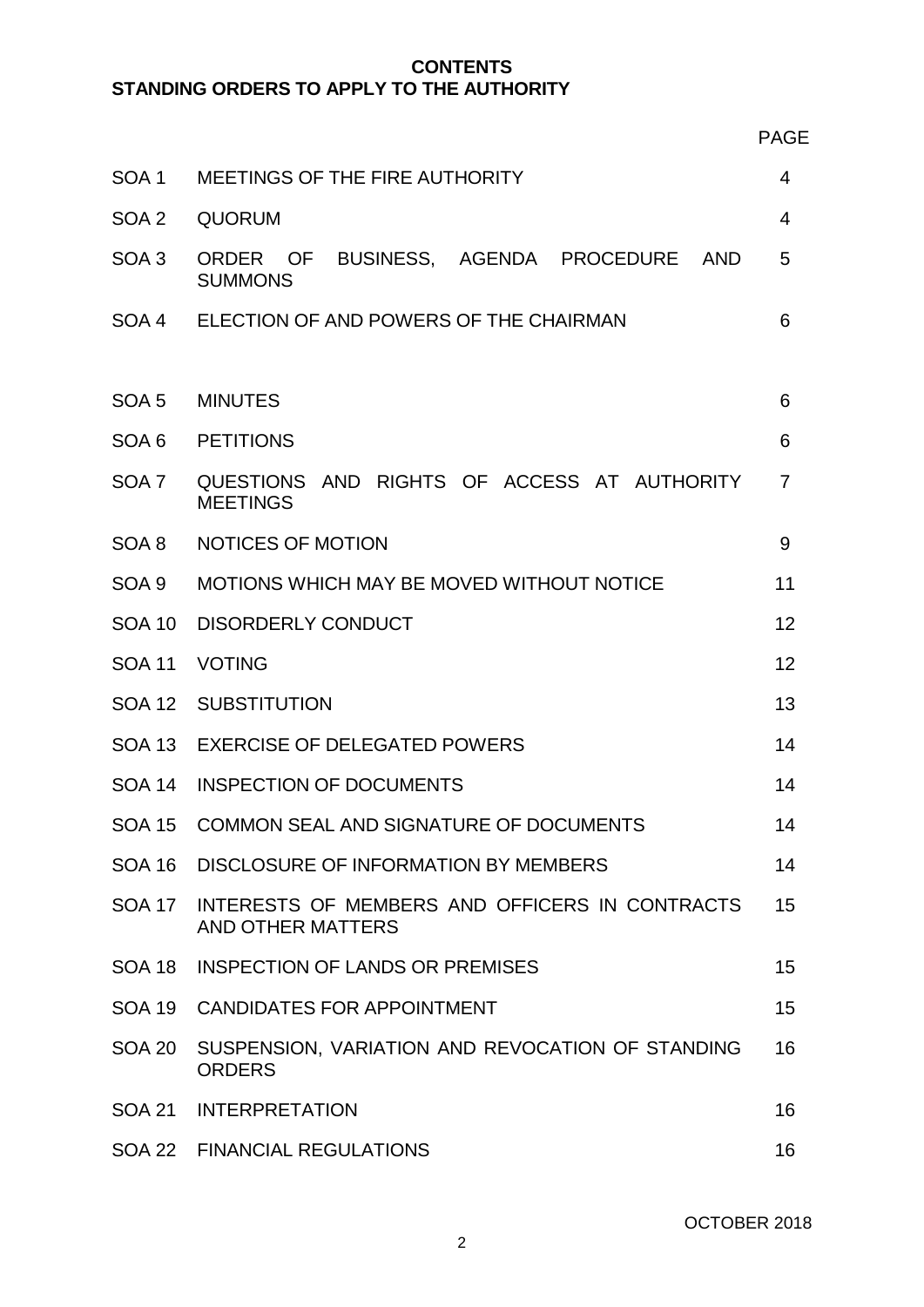# **STANDING ORDERS TO APPLY TO COMMITTEES**

| SOC <sub>1</sub>                         | STANDING ORDERS APPLYING TO COMMITTEES                                                                  | 18          |  |  |  |
|------------------------------------------|---------------------------------------------------------------------------------------------------------|-------------|--|--|--|
| SOC <sub>2</sub>                         | <b>STANDING COMMITTEES</b>                                                                              | 18          |  |  |  |
| SOC <sub>3</sub>                         | APPOINTMENT OF COMMITTEES                                                                               | 18          |  |  |  |
| SOC <sub>4</sub>                         | - OF<br><b>COMMITTEES</b><br><b>ELECTION</b><br>OF .<br>CHAIRMAN<br>AND<br>APPOINTMENT OF VICE-CHAIRMAN | 19          |  |  |  |
| SOC <sub>5</sub>                         | SPECIAL MEETINGS OF COMMITTEES                                                                          | 19          |  |  |  |
| SOC <sub>6</sub>                         | <b>INSPECTION OF COMMITTEE DOCUMENTS</b>                                                                | 20          |  |  |  |
| SOC <sub>7</sub>                         | <b>CONSIDERATION OF COMMITTEE REPORTS</b>                                                               | 20          |  |  |  |
| STANDING ORDERS TO APPLY RULES OF DEBATE |                                                                                                         |             |  |  |  |
|                                          |                                                                                                         | <b>PAGE</b> |  |  |  |
| D <sub>1</sub>                           | <b>RESPECT FOR THE CHAIRMAN</b>                                                                         | 21          |  |  |  |

| D <sub>2</sub> | <b>CHAIRMAN'S DECISIONS TO BE FINAL</b>                                    | 21 |  |  |
|----------------|----------------------------------------------------------------------------|----|--|--|
| $D_3$          | POINTS OF ORDER etc.                                                       |    |  |  |
| D4             | SPEECHES TO BE RELEVANT                                                    |    |  |  |
| D <sub>5</sub> | TIME LIMIT ON SPEECHES                                                     |    |  |  |
| D <sub>6</sub> | <b>MOTIONS AND AMENDMENTS</b>                                              |    |  |  |
| D 7            | SECONDER MAY RESERVE SPEECH                                                |    |  |  |
| D <sub>8</sub> | <b>ALTERATION OF MOTION</b>                                                |    |  |  |
| D 9            | WITHDRAWAL OF MOTION OR AMENDMENT                                          |    |  |  |
| D 10           | <b>RIGHT TO SPEAK</b>                                                      | 22 |  |  |
| D 11           | NOTICES OF MOTION - ORDER OF DEBATE<br>22                                  |    |  |  |
| D 12           | <b>AMENDMENTS</b>                                                          |    |  |  |
| D 13           | MOTIONS THAT MAY BE MOVED DURING DEBATE                                    | 23 |  |  |
| D 14           | <b>CLOSURE MOTIONS</b>                                                     | 23 |  |  |
| D 15           | <b>RIGHT OF REPLY</b>                                                      | 24 |  |  |
| D 16           | AFFECTING PERSONS EMPLOYED BY<br><b>MOTIONS</b><br>THF<br><b>AUTHORITY</b> | 25 |  |  |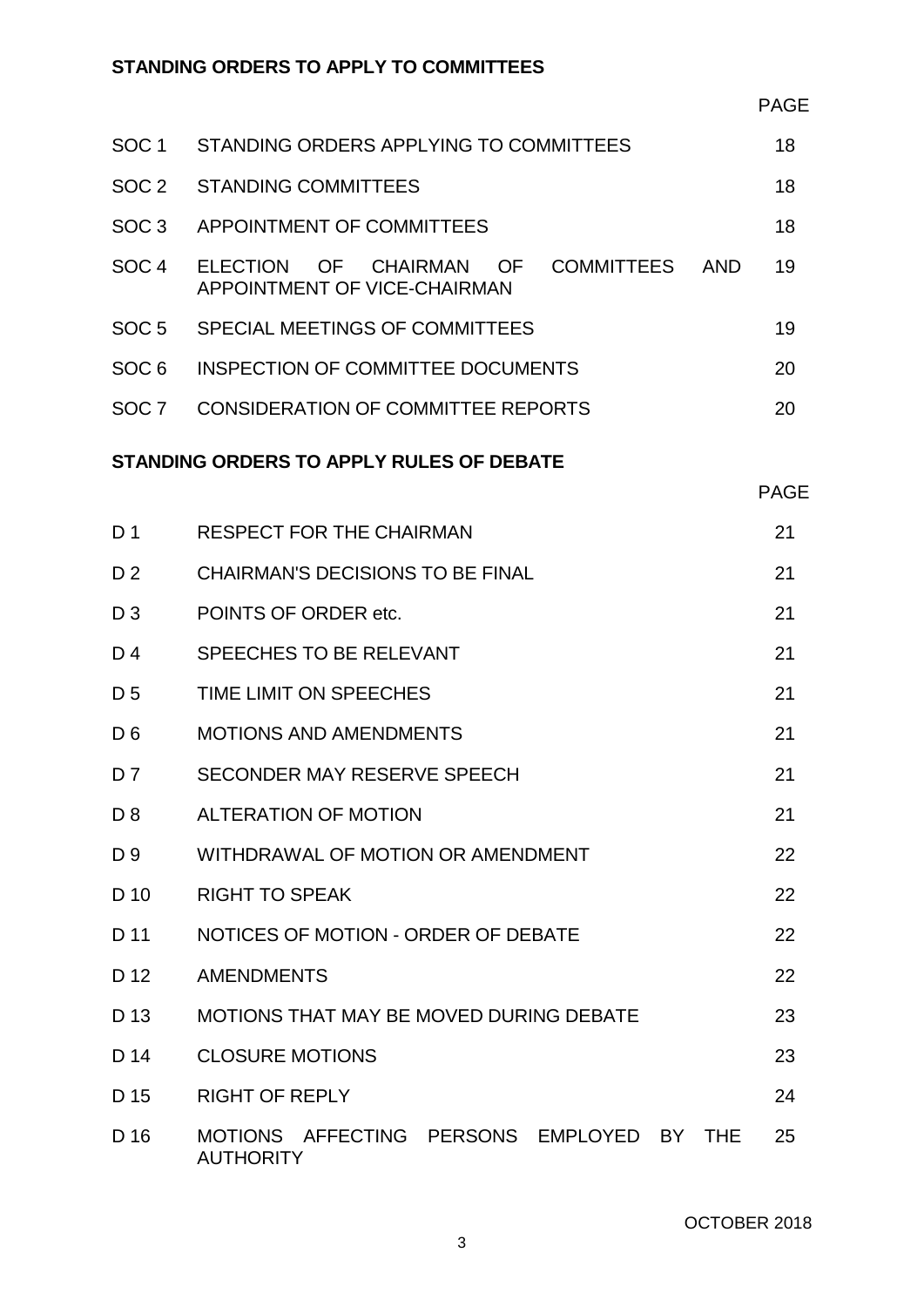# **STANDING ORDERS TO APPLY TO THE AUTHORITY**

# **SOA 1 MEETINGS OF THE FIRE AUTHORITY**

# **Date of Annual Meeting of the Authority**

# *1 The Annual Meeting of the Authority shall take place in June.*

### **Dates of other Meetings of the Authority**

2 Ordinary Meetings of the Authority shall normally be held in the months of September, December and February.

# **Calling Extraordinary Meetings by the Chairman**

3 The Chairman of the Authority may call an Extraordinary Meeting of the Authority at any time, declaring the business to be transacted.

# **Requisitioning an Extraordinary Meeting**

- 4 If the Chairman refuses to call an Extraordinary Meeting of the Authority, after receiving a requisition for that purpose signed by three Members of the Authority, or if the Chairman does not call an Extraordinary Meeting within seven days of receiving a requisition, then any three Members, upon that refusal, may immediately call an Extraordinary Meeting of the Authority. Such requisitions must declare the business to be transacted.
- 5 Where the Chairman has received a requisition for an Extraordinary Meeting, that Meeting shall be held within fifteen working days of the date of the receipt of the requisition unless the meeting would fall in the month of August in which case the Meeting shall be held within twenty-five working days of the receipt of the requisition.

# **Location and Times of Authority Meetings**

6 All Meetings of the Authority shall be held at such a place and at such times as the Authority may determine.

# **Alteration of Location and Times of Authority Meetings**

7 If on any occasion the place or time arranged for an Authority meeting is, in the opinion of the Chairman of the Authority, unsuitable the Meeting shall be held at such other time or place as may be fixed by the Chairman.

# **SOA 2 QUORUM**

1 The Quorum is one-third of the whole number of Members of the Authority with at least one representative from each constituent authority.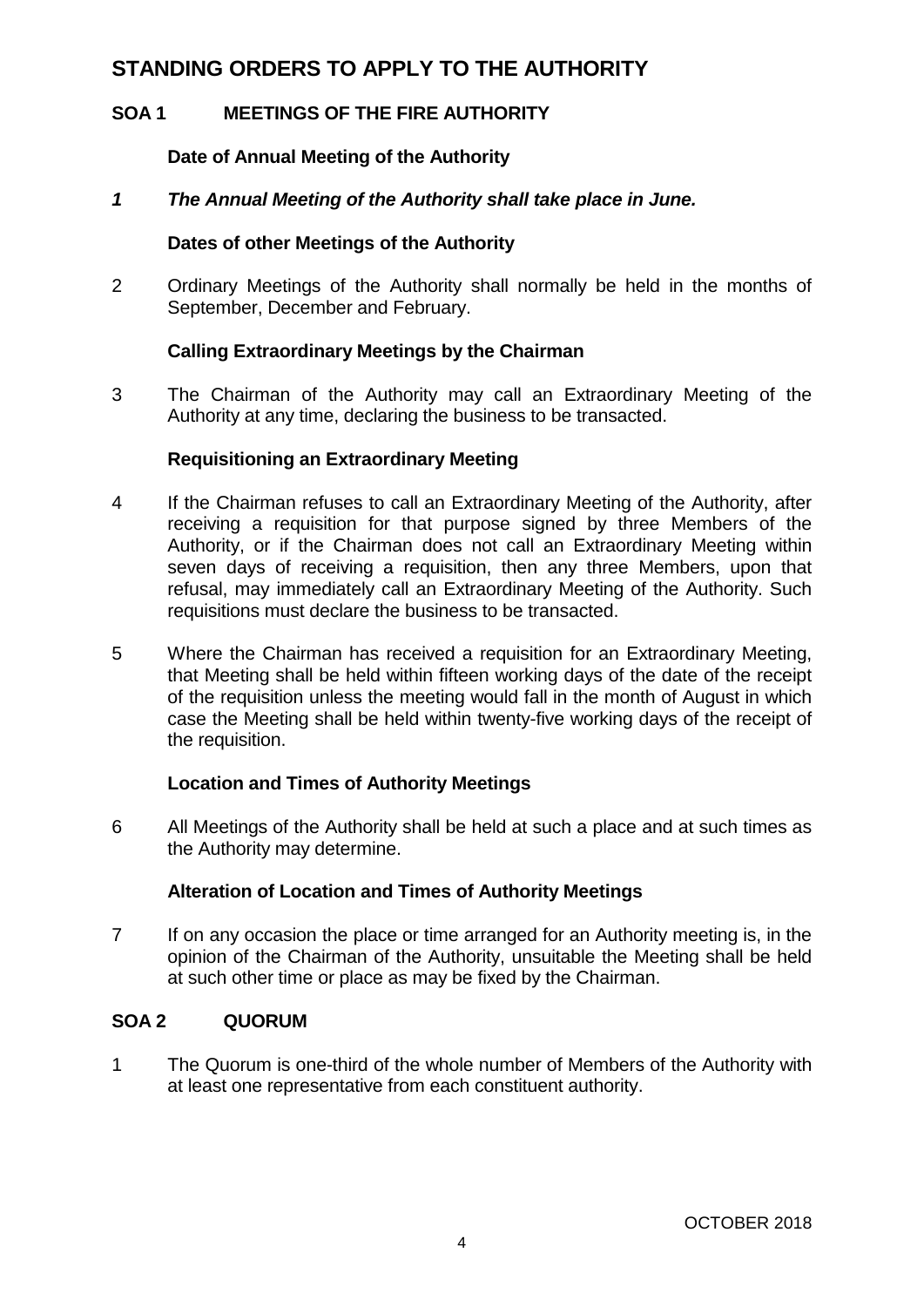- 2 If during any Meeting of the Authority the number of Members present does not form a Quorum, then the Chairman shall adjourn the Meeting and arrange another date and time, or if no such date and time are fixed by the Chairman any unfinished business before the Authority shall be considered at the next Ordinary Meeting of the Authority.
- 3 Where these Standing Orders apply to committee, sub-committee and Panel meetings, the quorum will be one third of the membership, or 4 Members, whichever is the greater, except where the committee, sub-committee, or panel comprises either 5 or less Members, when the quorum will be the nearest whole number of Members to, but not less than, one half of the membership.

# **SOA 3 ORDER OF BUSINESS, AGENDA PROCEDURE AND SUMMONS**

- 1. At the Annual Meeting of the Authority or when a vacancy exists for the post to elect a Chairman and consider the election of a Vice-Chairman.
- 2. To elect a Member to preside if the Chairman and Vice-Chairman are both absent.
- 3. To receive any apologies for absence and any changes in Membership since the last meeting of the Authority.
- 4. To consider and to amend or approve, and the Chairman to sign as a correct record the approved Minutes of the previous meeting.
- *5.* Members to declare any disclosable pecuniary interests if these have not been entered onto the Authority's register (where the matter is not a 'sensitive interest') they may have in a particular item to be considered in accordance with section 31 of the Localism Act 2011;and officers to declare any interests they may have in a particular item to be considered in accordance with section 117 of the Local Government Act 1972*.*
- 6. To receive the Chairman's announcements.
- 7. To receive petitions in accordance with Standing Order SOA6.
- 8. To receive questions in accordance with Standing Order SOA7.
- 9. To dispose of business (if any) remaining from the last meeting.
- 10. To consider notices of motion in the order in which they were received.
- 11. To receive and adopt the Minutes of any meetings of the Committees held since the last ordinary meeting of the Authority.
- 12. To consider statutory and other reports of officers of the Authority.
- *13.* To authorise the sealing of documents.
- 14. To consider other business, specified on the Agenda.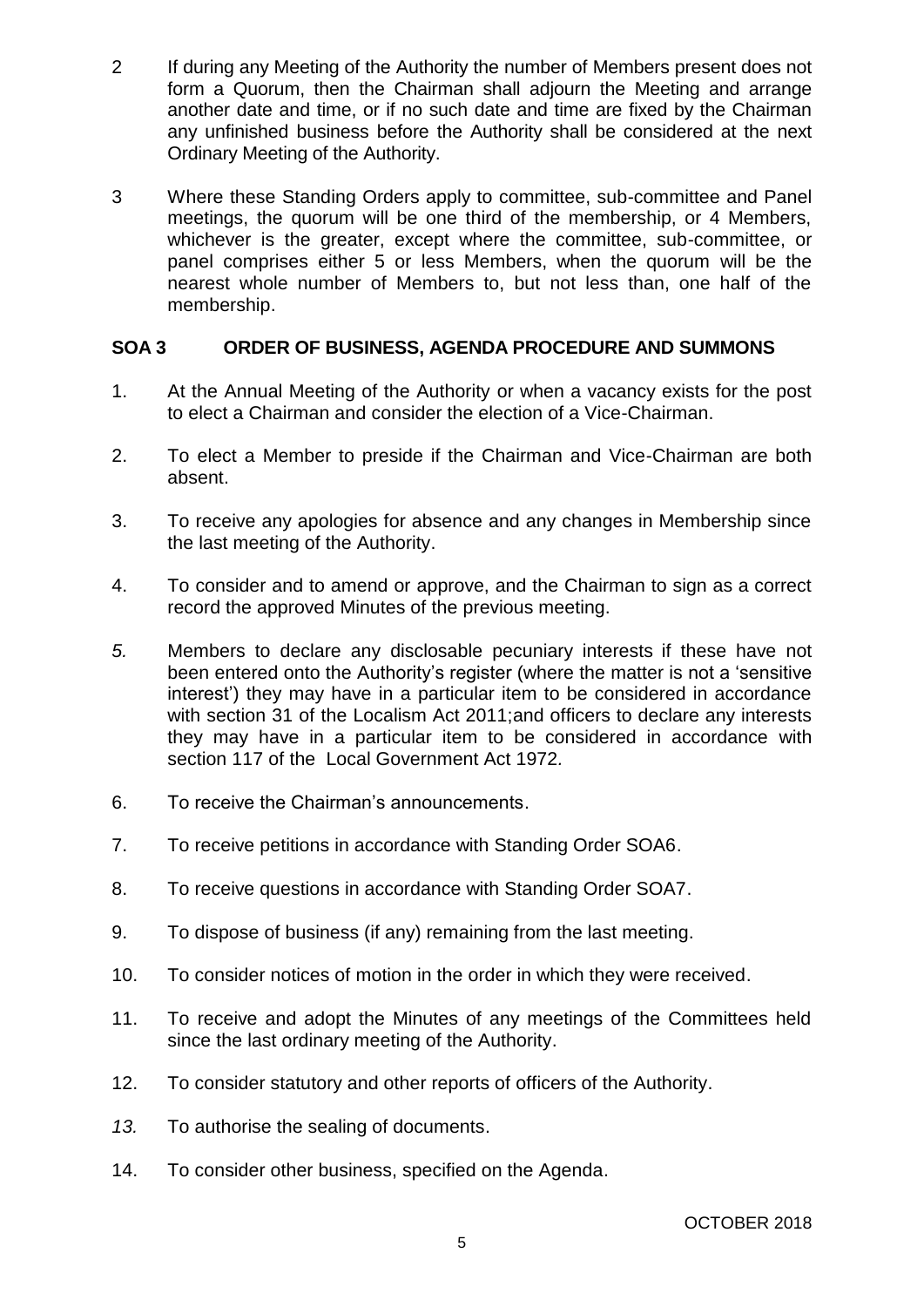- 15. The Order of business may be varied at the meeting at the discretion of the Chairman but such a variation shall not displace business falling under items 1,2,3,4,5.
- 16. No business may be transacted at a Meeting of the Authority or its Committees which is not specified in the agenda for the Meeting unless the Chairman of the Meeting agrees that the item should be considered as a matter of urgency and the reason for urgency shall be specified in the Minutes.
- 17. At least five clear working days before a meeting of the Authority or any Committee a summons to attend the Meeting, in the name of the Monitoring Officer of the Authority and together with an agenda specifying the business to be transacted, shall be left at or sent by post to the usual place of residence (or such other address as the Member may specify) or, where a Member has given consent for the summons to be transmitted in electronic form to a particular electronic address (and consent has not been withdrawn) sending it in electronic form to that address, of every Member of the body in question, provided that want of service of the summons shall not affect validity of the Meeting.

# **SOA 4 ELECTION OF AND POWERS OF THE CHAIRMAN**

- 1. Any power or duty assigned to the Chairman relating to the conduct of a Meeting may in the Chairman's absence be exercised by the person presiding at the Meeting.
- 2. The Procedure for the Election of Chairman shall be:
	- (a) If the Chairman of the Authority wishes to seek nomination to the post of Chairman for a further year, he/she should resign immediately before the commencement of the Annual meeting to allow the Vice-Chairman to preside over the Election.
	- (b) In the absence of the Vice-Chairman, the Monitoring Officer or an officer nominated by him or her will preside.
	- (c) Any Member may cast their vote at any time before the vote has finally been declared.

#### **SOA 5 MINUTES**

- 1 As soon as the Minutes have been read, or taken as read, the Chairman shall put the question that the Minutes of the last Meeting of the Authority be signed as a correct record.
- 2 The Minutes of any Meeting of the Authority shall be submitted to the next suitable Meeting of the Authority provided that they do not require submission to an Extraordinary Meeting.

# **Accuracy of Minutes**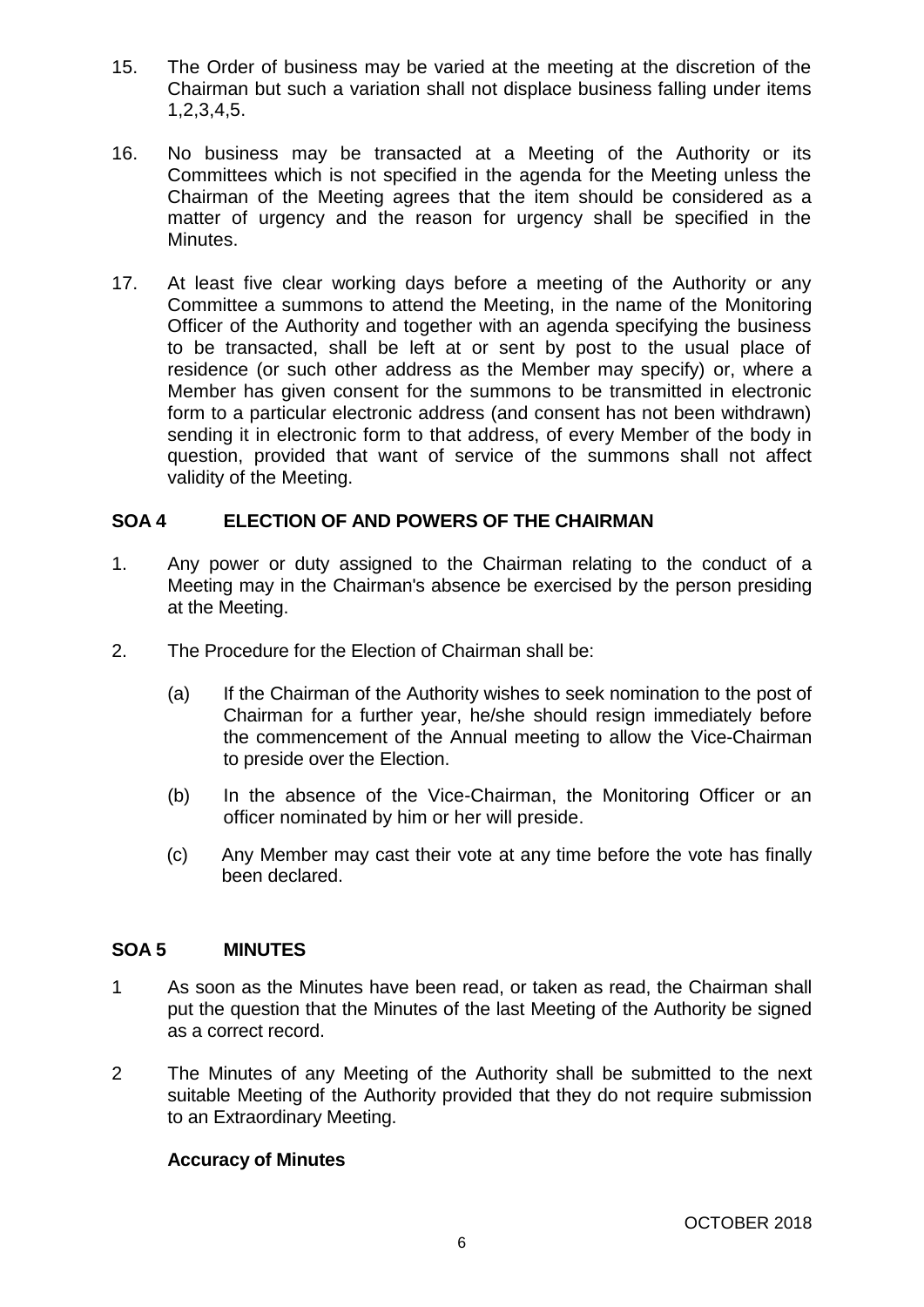3 No motion or discussion shall take place upon the Minutes, except upon their accuracy, and any question of their accuracy shall be raised by moving a formal amendment to the Minutes.

# **Signing Minutes**

4 If no such question is raised, or if it is raised then as soon as it is disposed of, the Chairman shall sign the Minutes.

# **SOA 6 PETITIONS**

- 1 Any Member of the constituent Councils, a District Council, or Parish Council, falling within the Fire Authority area may Petition the Fire Authority.
- 2 The substance of a petition presented at a Meeting of the Authority shall be summarised, in not more than four minutes, by the Member of the Council who presents it. If the petition does not refer to a matter before the Authority it shall be referred without debate to the appropriate Committee.
- 3 If the petition refers to a matter before the Authority it will be available for Members to inspect during the course of the Meeting.

# **Petitions to Committees**

- 4 If a petition is referred to a Committee for further consideration, the Member presenting the petition may attend the Meeting concerned to present and speak to the petition.
- 5. If, alternatively, a petition is first presented by a Member of the Councils listed in Standing Order SOA 6(1) at a Meeting of a Committee of the Authority, that Member may attend the Meeting concerned to present and summarise the petition.

# **SOA 7 QUESTIONS AND RIGHTS OF ACCESS AT AUTHORITY MEETINGS**

# **Questions**

- 1 Every question asked under this Standing Order shall be put when the item "Questions" is reached on the Agenda.
- 2 Every question shall be put and answered without discussion but the person to whom a question has been put may decline to answer, or if convenient, arrange for a written answer to be sent to the questioner and circulated to Members of the Authority.
- 3 One supplementary question from the same questioner, provided it introduces no new matter, may be asked with the consent of the Chairman of the Meeting.
- 4 Members of the Authority, or its constituent councils, District, or Parish Councils may submit written questions prior to the Meeting to allow their full and proper consideration. Such questions shall be received by the Monitoring Officer to the Authority, *in writing,* at least two clear working days before the day of the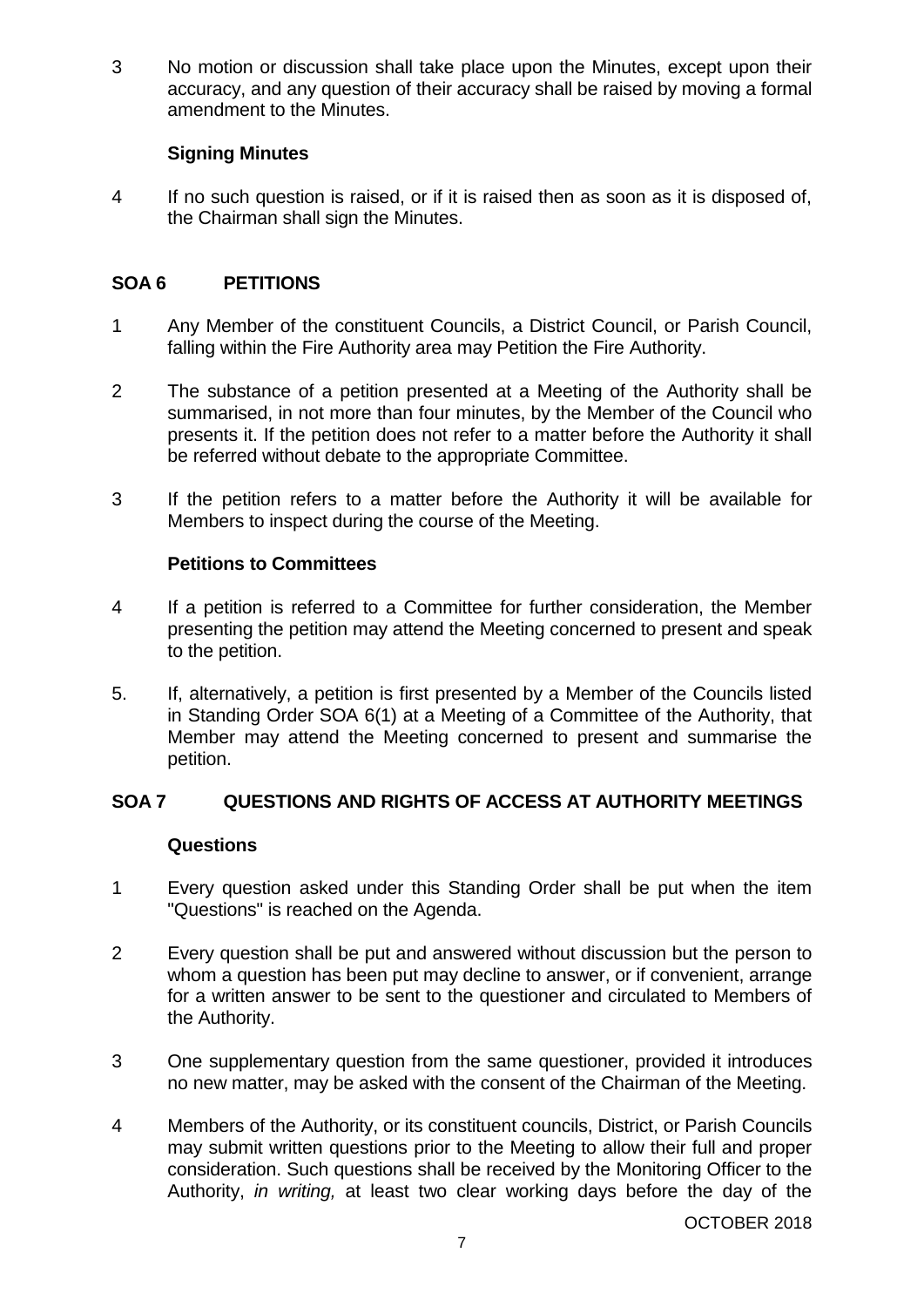Meeting of the Authority or the Committee.

# **Other Questions at Authority Meetings**

- 5 A Member of the Authority may ask the Chairman of a Committee any question on the report of a Committee before the Authority if the question is put before the Authority's consideration of the relevant part of the report is finished.
- 6 Where a written question is addressed to the Chairman of the Authority or its Committees and the desired information is contained in any of the Authority's publications, it shall be sufficient reply to indicate the publication and arrange for a copy to be sent to the questioner.
- 7 Where the reply to any question cannot be given orally at the Meeting, it shall be sufficient if a reply is sent to the questioner within fifteen days of the Meeting and a copy is circulated to all Members of the Authority at the same time.
- 8 A question may be answered by the Chairman of the appropriate Committee or by such other Member as the Chairman of the Meeting may decide.
- 9 Where a Member is unable through absence to put a question asked under paragraph 4 of this Standing Order when it is reached on the agenda, such question shall be treated as withdrawn. However, that Member may then write to the Monitoring Officer to the Authority and request an answer.

# **Rights of Access**

10 Meetings of the Authority or any of its Committees shall be open to the public except when dealing with exempt or prohibited information as specified in Standing Order SOA 7(11) and (12).

# **Exclusion of Public - Exempt Information**

11 The public may be excluded from the whole or part of a Meeting of the Authority or one of its Committees on the grounds that exempt information as defined under section 100A(4) of the Local Government Act 1972 (and as set out below on page 25) might be disclosed (unless the Meeting agrees that the public interest in disclosing the information outweighs the reasons for the information not being disclosed) and the following motion shall be moved:

"Pursuant to Section 100A(4) of the Local Government Act 1972 the public be excluded from the Meeting for the following item(s) of business on the ground(s) that it (they) involve(s) the likely disclosure of exempt information as defined in the paragraph(s) [ ] of Part 1 of Schedule 12A of the said Act and the public interest in maintaining the exemption outweighs the public interest in disclosing the information".

# **Prohibited Disclosure**

- 12 The public must be excluded from any Meeting of the Authority, or any of its Committees, when any information would be disclosed to them which:
	- (a) has been provided by a Government Department on terms which forbid disclosure, or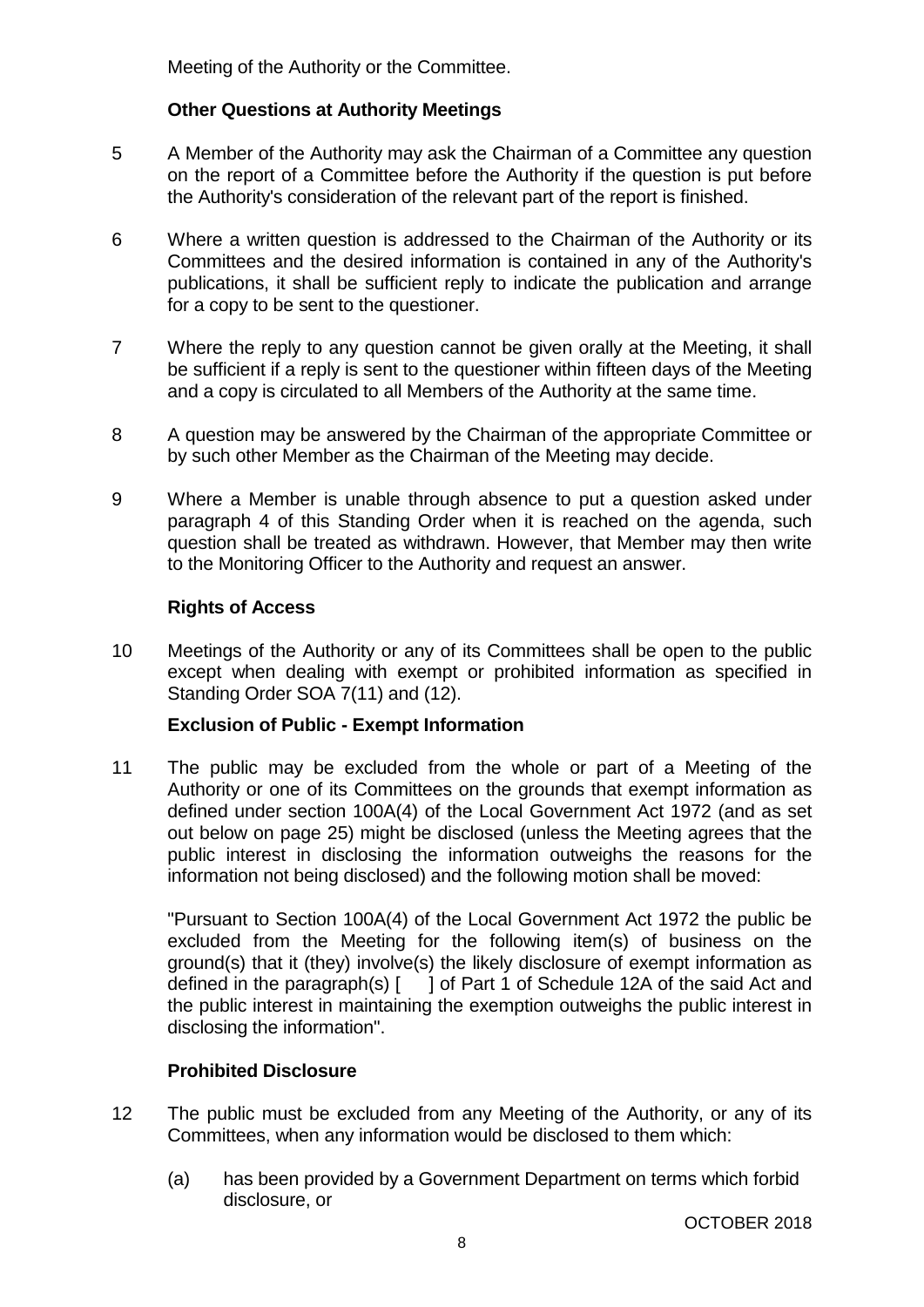- (b) would be prohibited by law or by an order of the Court.
- 13 The Monitoring Officer to the Authority shall determine which reports or parts of reports are unlikely to be taken in public and shall withhold such papers from public circulation.

# **Rights to Speak - Members**

- 14 A Member of the constituent Councils who is not a Member of the Authority may attend Meetings of the Authority or its Committees to make a statement on behalf of the Member's constituents in the case of any item under discussion which directly affects the Member's division, with the prior consent of the Chairman of the Meeting which will not be unreasonably withheld. The Member's statement will not last longer than four minutes.
- 15 Where the Chairman of a Committee has agreed to extend an invitation to all Members of the Authority to attend when major matters of policy are being considered, a Member who is not a member of the Committee may attend and speak at such Meetings at the invitation of the Chairman of that Committee.

# **Adjournment and Rights to Speak - Public**

- 16 The Authority may, when members of the public are present, adjourn a Meeting to hear the views of the public on a particular agenda item. The proposal to adjourn must be moved by a Member, seconded and agreed by a majority of the Members present and voting.
- 17 Prior to inviting the public to speak, the Chairman should advise that they:
	- (a) raise their hands to indicate their wish to speak at the invitation of the Chairman,
	- (b) speak for no more than four minutes,
	- (c) should only speak once unless the Chairman agrees otherwise.
- 18 The Chairman should resume the Meeting as soon as possible, with the agreement of the other Members present.
- 19 Adjournments do not form part of the Meeting and should be confined to times when the views of the public need to be heard.

# **SOA 8 NOTICES OF MOTION**

1 Except for Motions under Standing Order SOA 9 which may be moved without notice, every notice of motion shall be given *in writing*, signed by the Member or Members of the Fire Authority giving the notice, and delivered at least twelve clear days, excluding Sundays and Bank Holidays before the next meeting of the Authority, at the office of the Monitoring Officer to the Authority, by whom it shall be dated and entered in a book which shall be open to the inspection of every Member of the Authority during normal office hours.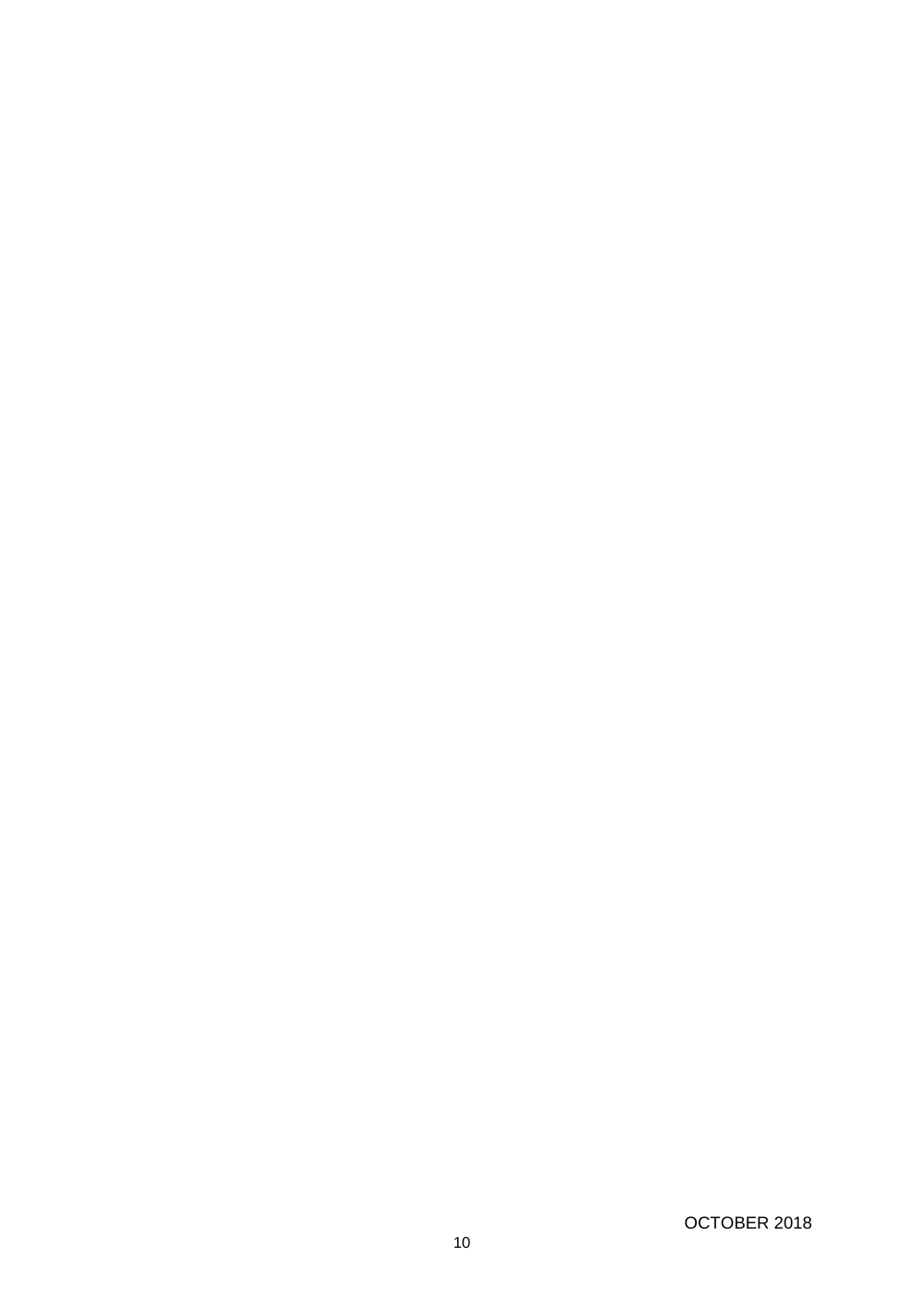#### **Motions to be Set Out in Summons**

2 The Monitoring Officer to the Authority shall set out in the agenda for every Meeting of the Authority all notices of motion given in the order in which they have been received, unless a Member when giving notice has stated in writing that the motion will be moved at some later meeting or the motion has since been withdrawn in writing.

# **Scope of Motions**

- 3 Every motion shall be relevant to some question over which the Fire Authority has power, or which affects the Authority.
- 4 If it appears to the Monitoring Officer to the Authority that a notice of motion is not in order, or is framed in improper or unbecoming language, the Monitoring Officer shall take the direction of the Chairman as to whether and in what form it shall be placed on the agenda, and the decision of the Chairman, after consultation if possible with the giver of the notice, shall be final.

# **Motions not Moved**

- 5 Subject to Standing Order SOA 8(6) a Member giving notice of motion under Standing Order SOA 8(1) shall move the motion, and if not moved (unless postponed by consent of the Authority) the motion will be treated as abandoned and shall not be moved without fresh notice.
- 6 Where a Member is unable through absence to move a motion, that Member may, in writing, and with the consent of the Chairman, assign the right to move the motion to another Member.

# **References of Motion to Committee**

- 7 Motions may, upon being formally moved and seconded, be referred without discussion to a Committee of the Authority as the Authority may determine for consideration and report, unless Standing Order SOA 8(2) is invoked. The Chairman may, if it is convenient and conducive to the despatch of business, allow any motion to be dealt with at the Meeting at which it is brought forward.
- 8 A motion forwarded to a Committee for report, unless the Committee considers that further time or investigation is required, and reports back to the next Meeting of the Authority to this effect, such report shall be made to the next Ordinary Meeting of the Authority as to whether or not the motion should be adopted or give such other advice as the Committee wishes to offer the Authority.
- 9 If the Chairman does not exercise the power given under Standing Order SOA 8(7), the Member moving the motion shall not speak until the report on the motion comes before the Authority.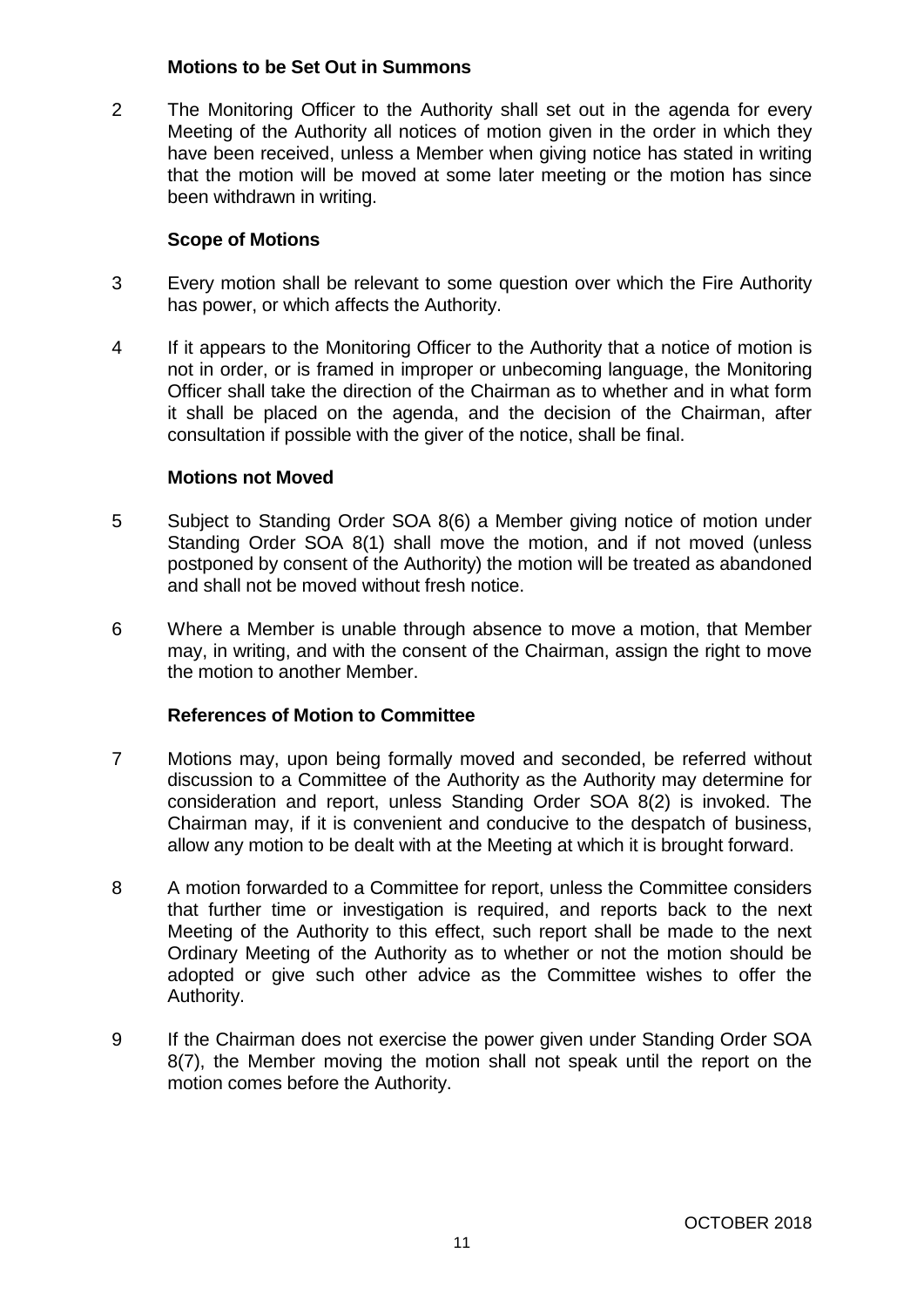# **Proposer of Motion May Attend Committee of Which S/He is Not a Member.**

10 A Member(s) who has proposed a motion which has been referred to a Committee of which s/he is not a member shall be given notice of the meeting at which it is proposed to consider the motion, and the Member shall have the opportunity of speaking but not voting when the motion is under consideration or have the right to place a letter supporting the motion before the Committee. Where a notice of motion has been proposed by more than one Member only one Member may speak on behalf of the proposers.

### **Rescission of Preceding Resolution**

- 11 No motion to rescind any resolution passed within the preceding six months, and no motion or amendment to the same effect as one which has been disposed of within the preceding six months, shall be proposed unless a recommendation is made by a Committee or a notice has been given bearing the names of at least five Members of the Authority.
- 12 Once any motion under Standing Order SOA 8(11) has been disposed of by the Authority it shall not be open to any Member to propose a similar motion within a further period of six months, provided that this paragraph shall not apply to motions moved in pursuance of the reports or recommendations of a Committee.
- 13 A Committee which, acting under delegated powers, has reached a decision on any matter shall not consider a motion to rescind that decision (or a motion or amendment to the same effect as one which has been disposed of) within six months unless such proposed action appears on the agenda for the Meeting.

# **SOA 9 MOTIONS WHICH MAY BE MOVED WITHOUT NOTICE**

The following motions may be moved without notice:

- (a) Election of a Chairman for the meeting or remainder of the meeting.
- (b) Motions relating to the accuracy of the Minutes.
- (c) Reference back to a Committee of its report or any item upon it.
- (d) Appointment of Committee members if arising from an item on the agenda of the Meeting.
- (e) Adoption of reports and recommendations of Committees or Officers.
- (f) Motions arising from Officers or other reports submitted to Committee or Panels.
- (g) That leave be given to withdraw a motion.
- (h) Amendments to motions.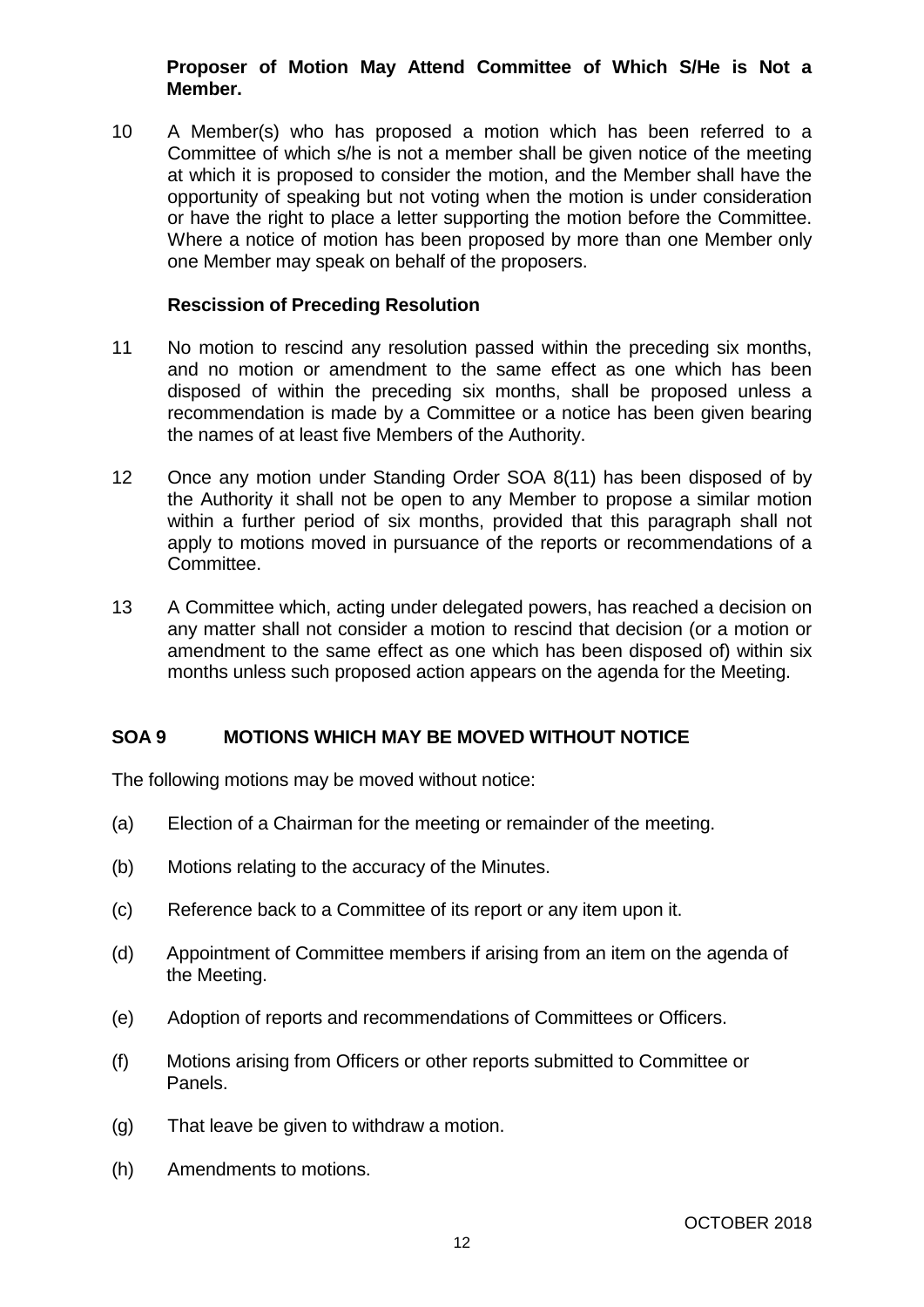- (i) Suspending any Standing Order in accordance with Standing Order SOA 20.
- (j) Motion to exclude the public.
- (k) That a Member named under Standing Order SOA 12 be not further heard or do leave the Meeting.
- (l) Inviting a Member to remain under Standing Order SOA 17.
- (m) Giving consent of the Authority where the consent of the Authority is required by these Standing Orders.
- (n) Amending the time limit for speeches.
- (o) That the Meeting proceed to next business.
- (p) That the question be now put.
- (q) That the debate be now adjourned.
- (r) That the Authority does now adjourn.

# **SOA 10 DISORDERLY CONDUCT**

#### **Motion to End Disorderly Conduct**

1 If, at a Meeting, any Member of the Authority in the opinion of the Chairman misbehaves by persistently disregarding the ruling of the Chairman or by behaving irregularly, improperly, or offensively, or by wilfully obstructing the business of the Authority, the Chairman or a Member may move "That the Member named be not further heard" and the motion if seconded shall be put to the vote without discussion.

# **Persistent Misconduct**

- 2 If, after such a motion has been carried, the Member persistently misbehaves the Chairman may give such directions as appropriate to require the removal of the Member for such part of the remainder of the Meeting as the Chairman shall determine for the restoration of order, including if necessary adjourning or suspending the sitting of the Authority or Committee, without the question being put, for such period as the Chairman considers expedient.
- 3 If a Member is required to leave the Meeting under Standing Order SOA 10(2) the Member is not entitled to vote during the remainder of the Meeting or such part of the remainder of the Meeting as the case may be.

# **Disturbance by Member of the Public**

4 If a member of the public interrupts the proceedings at any Meeting the Chairman shall issue a warning. If the interruption continues the Chairman shall order the person's removal from the Meeting Room.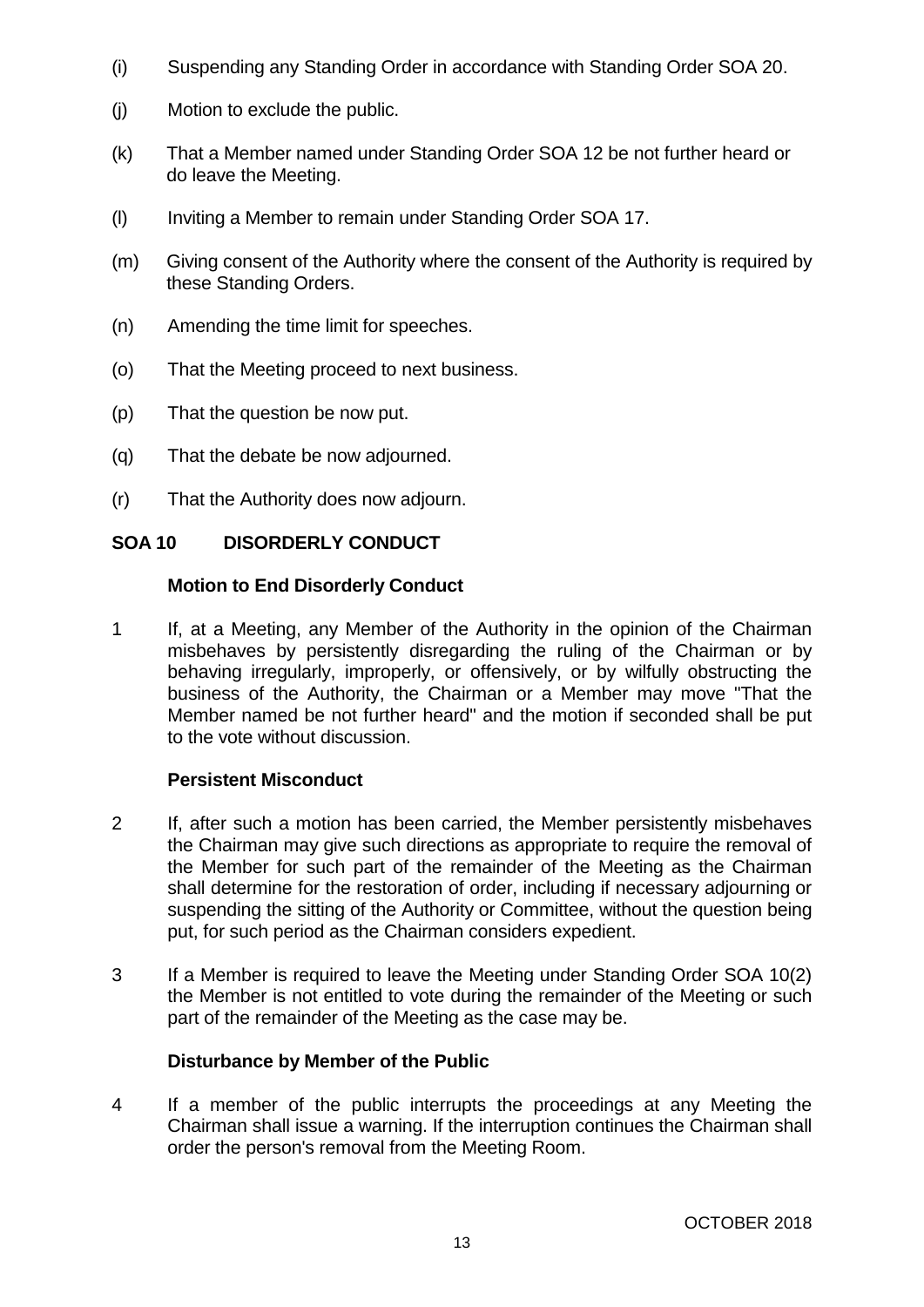5 In case of general disturbance in any part of the Meeting Room open to the public the Chairman shall order that that part of the Room be cleared. If the Chairman considers it necessary s/he may suspend the sitting of the Authority or Committee, without the question being put, for such period as the Chairman considers expedient.

# **SOA 11 VOTING**

# **Voting at Authority Meetings**

- 1 Members will normally vote by a show of hands.
- 2 On the requisition of any Member supported by two other Members who show their support by rising in their places the voting on any question shall be recorded so as to show how each Member present, and voting, gave his/her vote.
- 3 Whenever a vote shall be taken by show of hands only, the Chairman shall ask for all those in favour to signify at once and all those against to signify at once, and if requested by a Member of the Authority the number of those signifying shall be recorded and entered in the Minutes of the Meeting.
- 4 Immediately after a vote is taken any Member may require that his/her vote cast for or against the question, or whether s/he abstained, is recorded in the Minutes.
- 5 In the event of the voting being equal, the Chairman shall have a second or casting vote.
- 6 Immediately after any vote is taken at a budget decision meeting of the Authority there must be recorded in the minutes of the proceedings of that meeting the names of the persons who cast a vote for the decision or against the decision or who abstained from voting.

# **Voting on Appointments**

7 Where there are more than two persons nominated for any position to be filled by the Authority, and no person receives more than one half of the votes given, the name of the person having the least number of votes shall be struck off the list and a fresh vote taken, and so on until a clear majority of votes is given in favour of one person. If two or more persons have equal and least votes, a vote shall be taken to decide whose name shall be struck off the list.

# **SOA 12 SUBSTITUTION**

# **Attendance of Substitutes at Authority Meetings**

1 The Combination Scheme Order does not make provision for substitution of Members at Authority Meetings. Members may resign, by giving notice to the Monitoring Officer to the Authority, and constituent authorities shall nominate a replacement Member to serve on the Fire Authority for the remainder of the time that their predecessor would have served.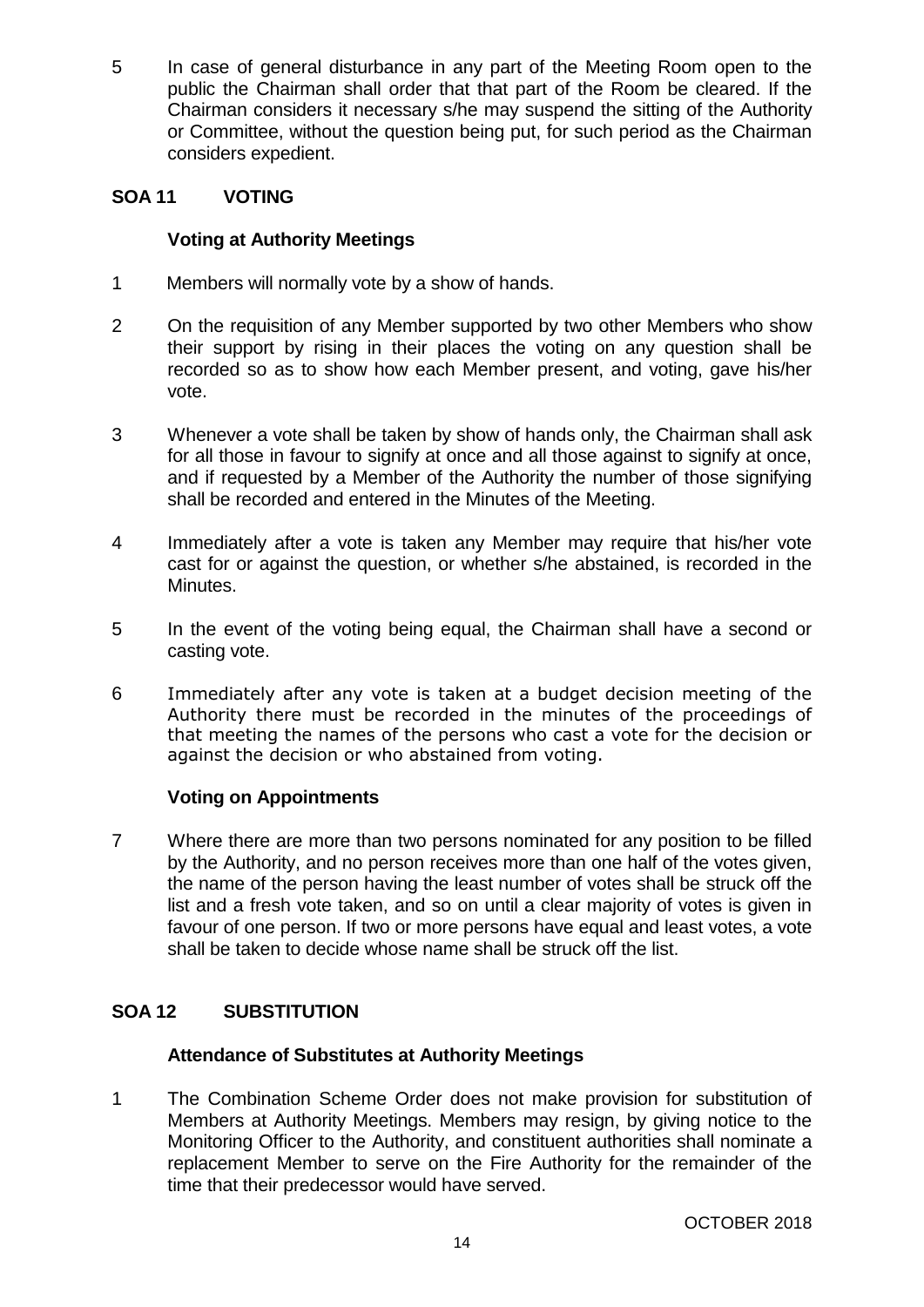- 2 A Member, or that Member's political Group representative for the purpose on the Authority, may nominate any other Member of the Authority to act as substitute at any Committee Meeting and, in the absence of the Member from any Meeting of the relevant Committee the nominee shall be entitled to attend, speak and vote at the Meeting (but not, in the case of the nominating Member being the Chairman or Vice-Chairman, to exercise the rights and functions of that office).
- 3 The nomination or revocation of nomination of a substitute shall be in writing specifying the Committee to which it relates and the period or periods of time for which the substitution shall apply, and shall be signed and sent by the substituted Member's political Group representative for the purpose on the Authority, to the Monitoring Officer to the Authority. Upon receipt, the Monitoring Officer will amend the Members' Register accordingly.
- 4 A Member attending as substitute shall, at the commencement of the Meeting, identify the Member on whose behalf s/he attends, who shall then be excluded from participation in that Meeting.

# **SOA 13 EXERCISE OF DELEGATED POWERS**

1 The Authority, or a duly constituted Committee acting in the exercise of its delegated powers and in accordance with its terms of reference, shall be entitled to take executive action.

# **SOA 14 INSPECTION OF DOCUMENTS**

- 1 A Member of the Authority may, for the purposes of his/her duty as such a Member but not otherwise, on application to the Monitoring Officer to the Authority inspect any document which has been considered by a Committee or by the Authority and if copies are available shall on request be supplied for the like purposes with a copy of such a document.
- 2 A Member shall not knowingly inspect, or request a copy of, any document relating to a matter in which s/he is professionally interested or in which s/he has a pecuniary interest within the meaning of the Local Government Act, 1972. This Standing Order shall not preclude the Monitoring Officer to the Authority from declining to allow inspection of any document which is or in the event of legal proceedings would be protected by privilege arising from the relationship of solicitor and client.

# **SOA 15 COMMON SEAL AND SIGNATURE OF DOCUMENTS**

- 1 The Common Seal of the Authority shall be kept in a safe place in the custody of the Monitoring Officer to the Authority.
- 2 A decision of the Authority, or any of its committees, will be sufficient authority for sealing any document necessary to give effect to it.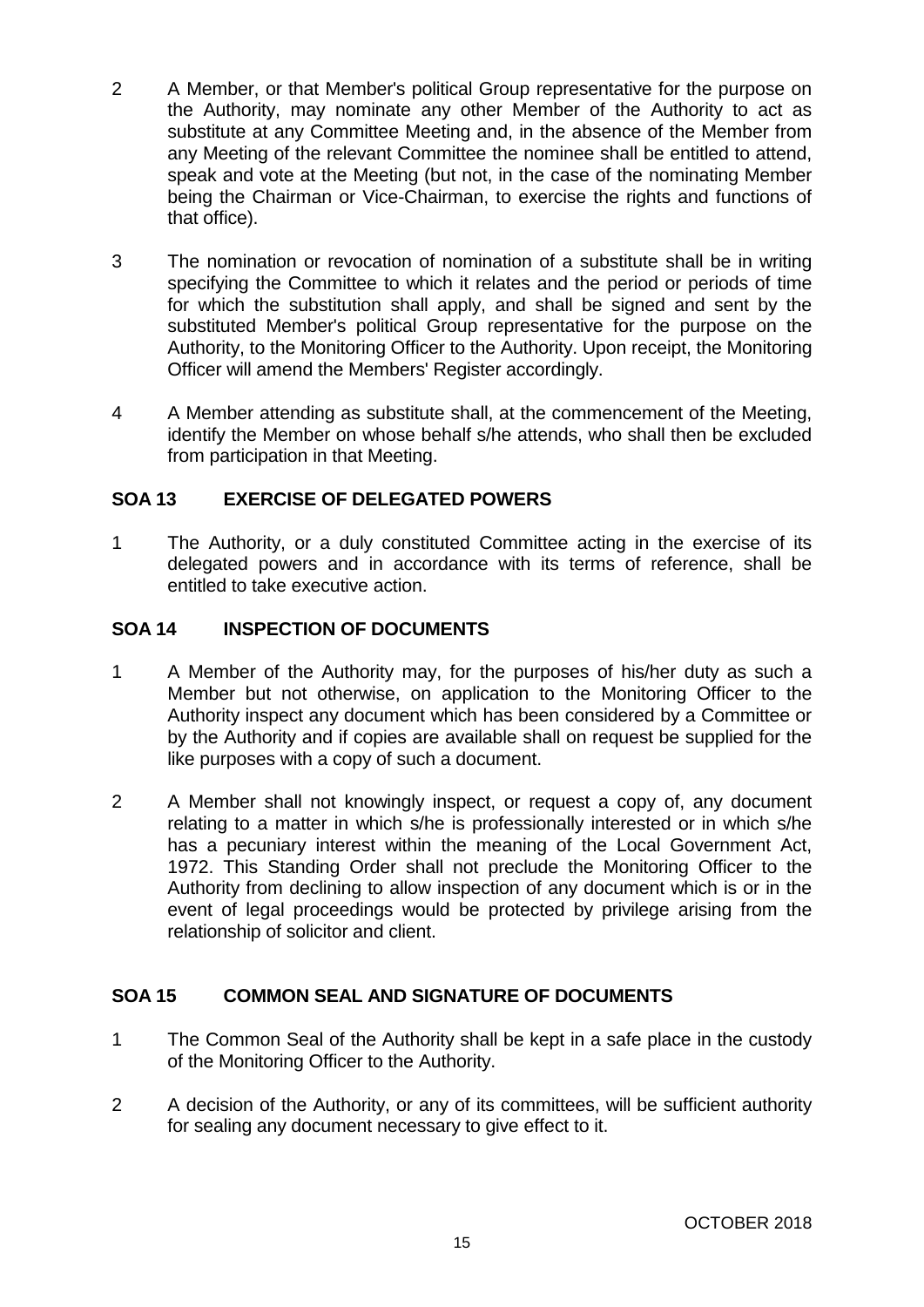- 3 The affixing of the Common Seal will be attested by the Monitoring Officer to the Authority.
- 4 Any entry of every sealing will be made and consecutively numbered in a book kept for that purpose, and will be signed by the person who attested the sealing.
- 5 Where any document is a necessary step in legal proceedings on behalf of the Authority it shall, unless any enactment otherwise requires or authorises or the Authority has given the necessary authority to some other person for the purpose of such proceedings, be signed by the Chief Fire Officer, or the provider of legal services to the Authority.

# **SOA 16 DISCLOSURE OF INFORMATION BY MEMBERS**

- 1 A Member shall not disclose or quote in public the contents of any agenda, report or other document which is marked "Confidential" or "Not for Publication" unless and until the document has been made available to the public or the press by or on behalf of the Authority or its Committees.
- 2 A Member of the Authority shall not disclose to a non-member or quote in public any matter that is not otherwise published coming to the Member's knowledge by virtue of his/her office as a Member of the Authority where such disclosure would prejudice the interests of the Authority.

# **SOA 17 INTERESTS OF MEMBERS AND OFFICERS IN CONTRACTS AND OTHER MATTERS**

- 1 Upon accepting Office to the Authority Members and Co-Opted Members declare that they will observe the Authority's Code of Conduct for Members and Co-opted Members.
- 2 A member with a disclosable pecuniary interest in an item of business must not, unless a dispensation has been granted take part in the discussion or vote on that item and must withdraw from the meeting room including any public gallery or public seating area before the item is considered by the meeting.
- 3 The Chief Fire Officer and Chief Executive shall record in a book to be kept for the purpose particulars of any notice given by an officer of the Authority, under the Local Government Act 1972, of any pecuniary interest in a contract and the book shall be open during office hours for the inspection of any Member.

# **SOA 18 INSPECTION OF LANDS OR PREMISES**

- 1 A Member of the Authority, unless authorised to do so by the Authority or a Committee, has no right to enter and/or inspect any lands or premises which the Authority has the right or statutory duty to inspect.
- 2 A Member of the Authority has no right to enter Fire Authority premises or require any action to be taken for any works to be carried out by or on behalf of the Authority without proper authority being given.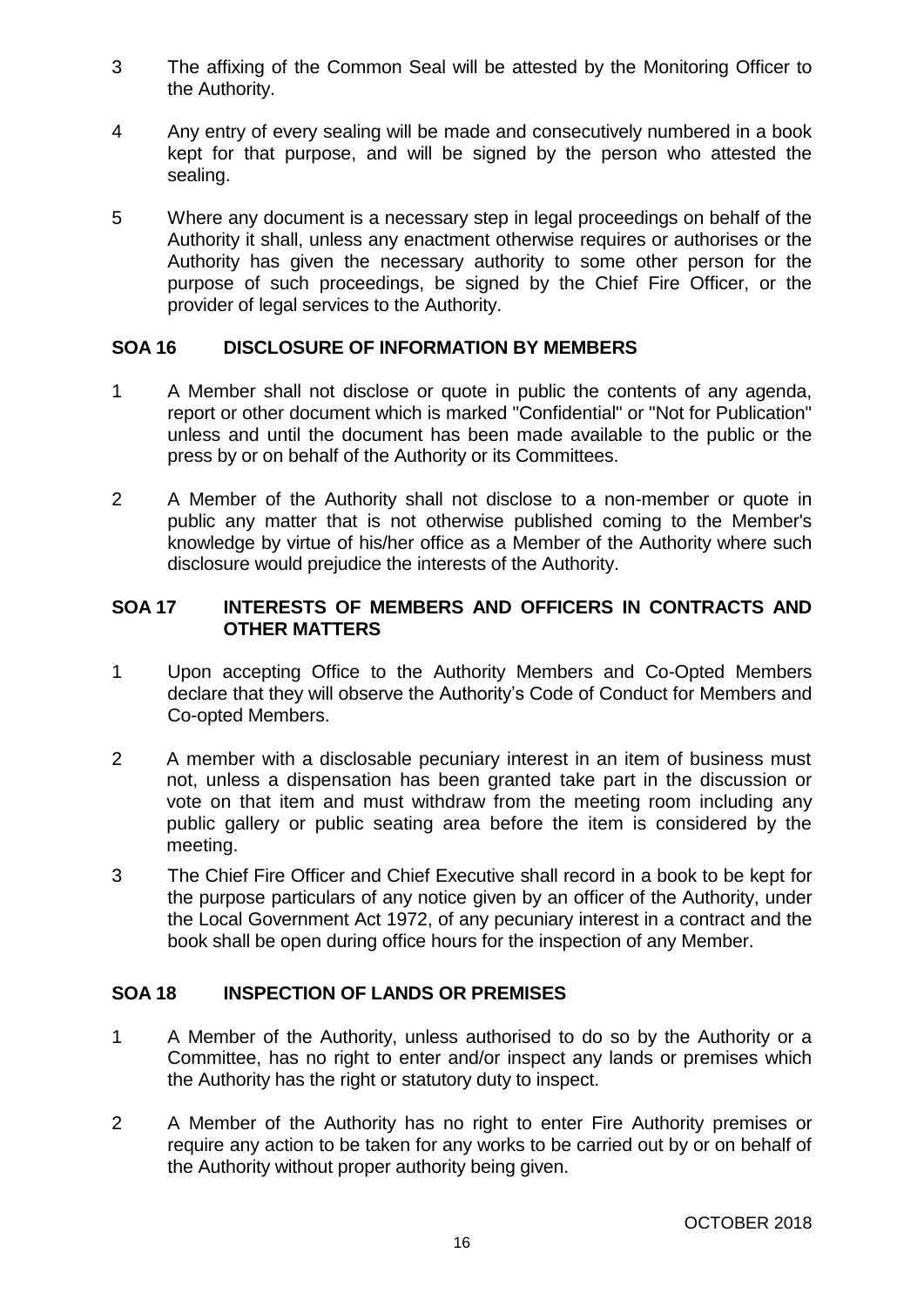# **SOA 19 CANDIDATES FOR APPOINTMENT**

#### **Canvassing of Members**

1 Canvassing of Members of the Authority or its Committees directly or indirectly for any employment under the Authority shall disqualify the candidate for such appointment.

# **Canvassing by Members**

2 A Member of the Authority shall not solicit for any person any employment with the Authority, or recommend any person for such appointment or for promotion.

# **Relatives of Members or Officers**

- 3 Candidates for any appointment under the Authority who know that they are related to any Member or officer of the Authority shall, when making application, disclose that relationship. A candidate who fails to do so shall be disqualified for such appointment and, if appointed, shall be liable to dismissal without notice.
- 4 Every Member and officer of the Authority shall disclose to the Chief Fire Officer and Chief Executive (or in the case of Chief Fire Officer and Chief Executive when disclosure shall be made to the Monitoring Officer) any relationship known to exist between him/herself and a candidate for an appointment of which s/he is aware. Where the appointment is a matter requiring Member involvement it shall be the duty of the Chief Fire Officer and Chief Executive (or the Monitoring Officer, as the case may be) to report any such disclosure to the Authority or the appropriate Committee.
- 5 Where relationship to a Member of the Authority is disclosed Standing Order SOA 17(2) shall apply.

# **Proximity of Relationship**

6 For the purposes of this Standing Order "officer" means any individual with a contract of employment with the Authority. For the purpose of this Standing Order there shall be deemed to be a relationship if the candidate is a family member. Family membership includes a partner (whether or not this is a formal marriage or civil partnership) a parent, a parent-in-law, a son or daughter, a stepchild, the child of a partner, a brother or sister ,a partner's brother or sister, a niece or nephew, a grandchild or a grandparent.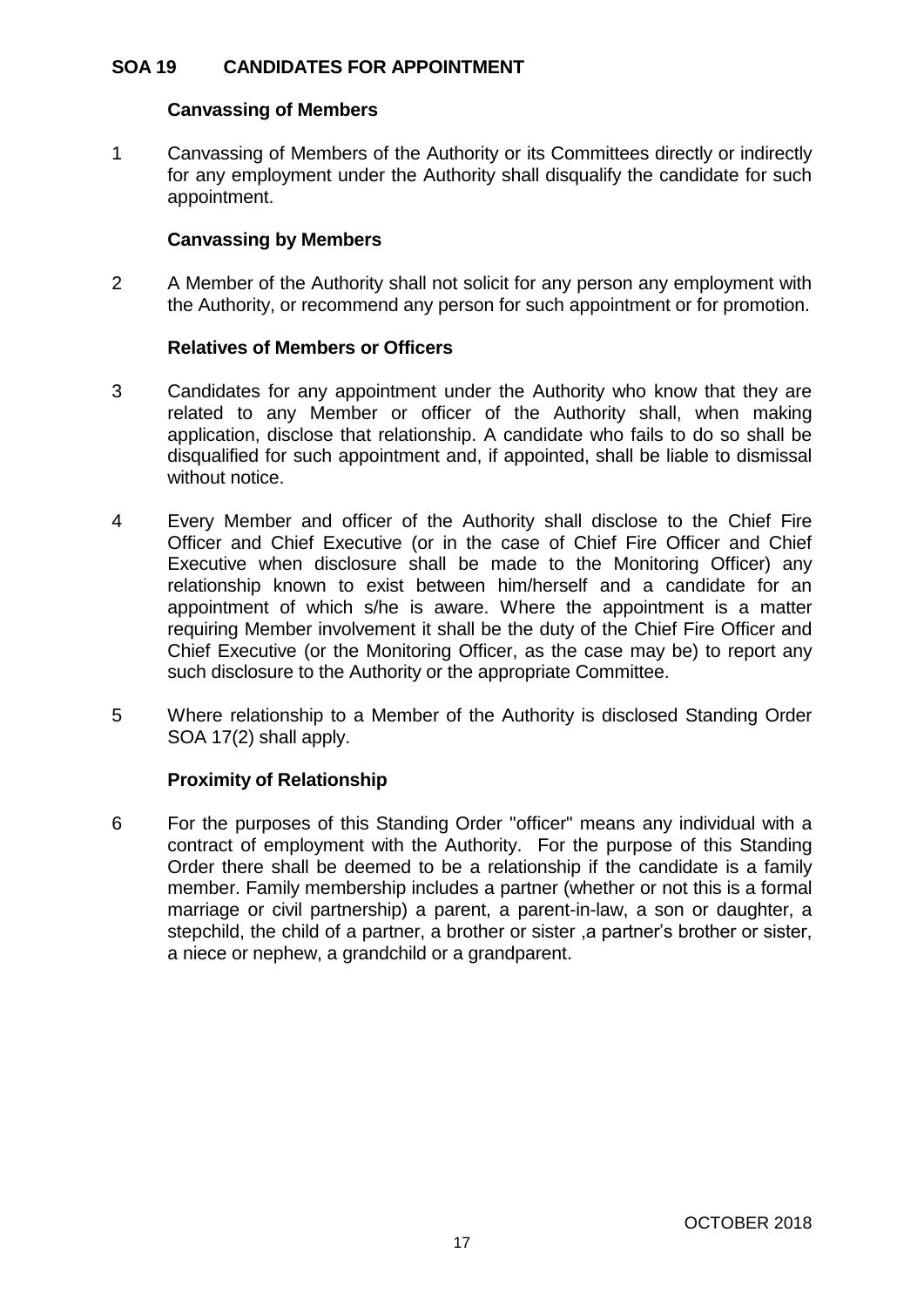# **SOA 20 SUSPENSION, VARIATION, AND REVOCATION OF STANDING ORDERS**

# **Suspension**

- 1 Any Standing orders may be suspended by resolution of the Authority so far as regards any business at a Meeting of the Authority where its suspension is moved except for those Standing Orders governed by statutory requirements.
- 2 A motion to suspend Standing Orders shall not be moved without notice under Standing Order SOA 9(1)(i) unless at least a Quorum is present.
- 3 Any motion for a suspension shall state the specific Standing Order or Standing Orders which it is desired shall be suspended.

#### **Variation and Revocation**

- 4 Any motion to add to, vary or revoke these Standing Orders other than such a motion of which notice is given under Standing Order SOA 8(1) or a motion after consideration of a proposal or recommendations received in a report from a committee or from an officer of the Authority shall, when proposed and seconded, stand adjourned without discussion to the next Ordinary Meeting of the Authority. Any changes are to take effect from the end of the Meeting at which those changes are agreed.
- 5 A printed copy of these Standing Orders shall be given to each Member of the Authority, as part of the induction pack upon nomination to the Authority by the Constituent Authority.

# **SOA 21 INTERPRETATION**

- 1 The Interpretation Acts shall apply to these Standing Orders.
- 2 The ruling of the Chairman as to the construction or application of any of these Standing Orders, or as to any proceedings of the Authority, shall be final.
- 3 In these Standing Orders any reference to a statutory provision, regulations or code of conduct shall be construed as a reference to the provision, regulations or code of conduct as amended, substituted, or extended from time to time.
- 4 Any reference in these Standing Orders to a Group representative shall be construed to be a reference to the Member/s nominated for the purpose/s specified by each political group on the Authority to the Monitoring Officer to the Authority.

#### **SOA 22 FINANCIAL REGULATIONS**

Such Financial Regulations as the Authority may from time to time make for regulating and controlling the finances of the Authority shall have the force and validity of Standing Orders.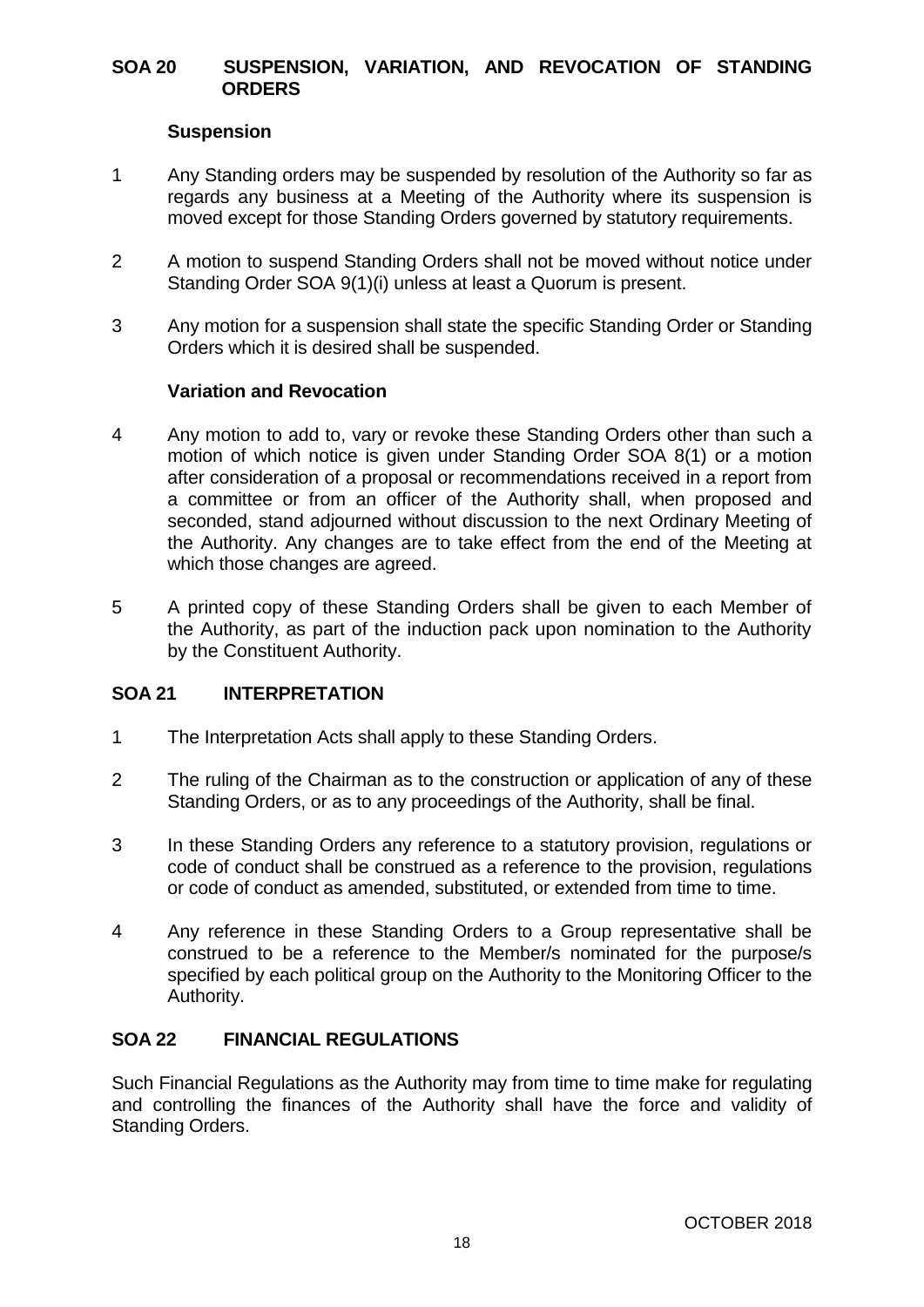# **STANDING ORDERS TO APPLY TO COMMITTEES**

**SOC 1**The following Standing Orders shall, with any necessary modifications, apply to Committees of the Fire Authority:

| SOA 2(2) and (3)            | Quorum                                                                                                                    |
|-----------------------------|---------------------------------------------------------------------------------------------------------------------------|
| SOA <sub>3</sub>            | Order of Business, Agenda Procedure<br>and<br><b>Summons</b>                                                              |
| SOA 4                       | Election of and Powers of Chairman                                                                                        |
| SOA $5(1)(2)(3)$ and $(4)$  | <b>Approval of Minutes</b>                                                                                                |
| SOA <sub>7</sub>            | Questions and Rights of Access                                                                                            |
| SOA 8(8)                    | References of Motion to Committee                                                                                         |
| SOA 8(10)                   | Proposer of Motion may attend Committee Meeting<br>of which he is not a member.                                           |
| SOA <sub>9</sub>            | Motions which may be moved without notice except<br>for i and m. $(SOA 9(1)(f)$ does not apply to Authority<br>Meetings). |
| <b>SOA 10</b>               | Disorderly conduct                                                                                                        |
| SOA $11(1)(4)(5)$ and $(6)$ | Voting and Voting on appointments                                                                                         |
| SOA 12(2)                   | <b>Substitutes</b>                                                                                                        |
| <b>SOA 13</b>               | <b>Exercise of Delegated Powers</b>                                                                                       |
| SOA 17(2)                   | <b>Interests of Members</b>                                                                                               |
| <b>SOA 20</b>               | Suspension, variation and revocation of Standing<br>Orders                                                                |
| $D$ 1 - 16                  | <b>Rules of Debate</b>                                                                                                    |

# **SOC 2 STANDING COMMITTEES**

- 1 The size and number of Standing Committees shall be decided by the Authority.
- 2 The Monitoring Officer to the Authority shall keep a list of all such Committees and maintain details of their terms of reference and membership.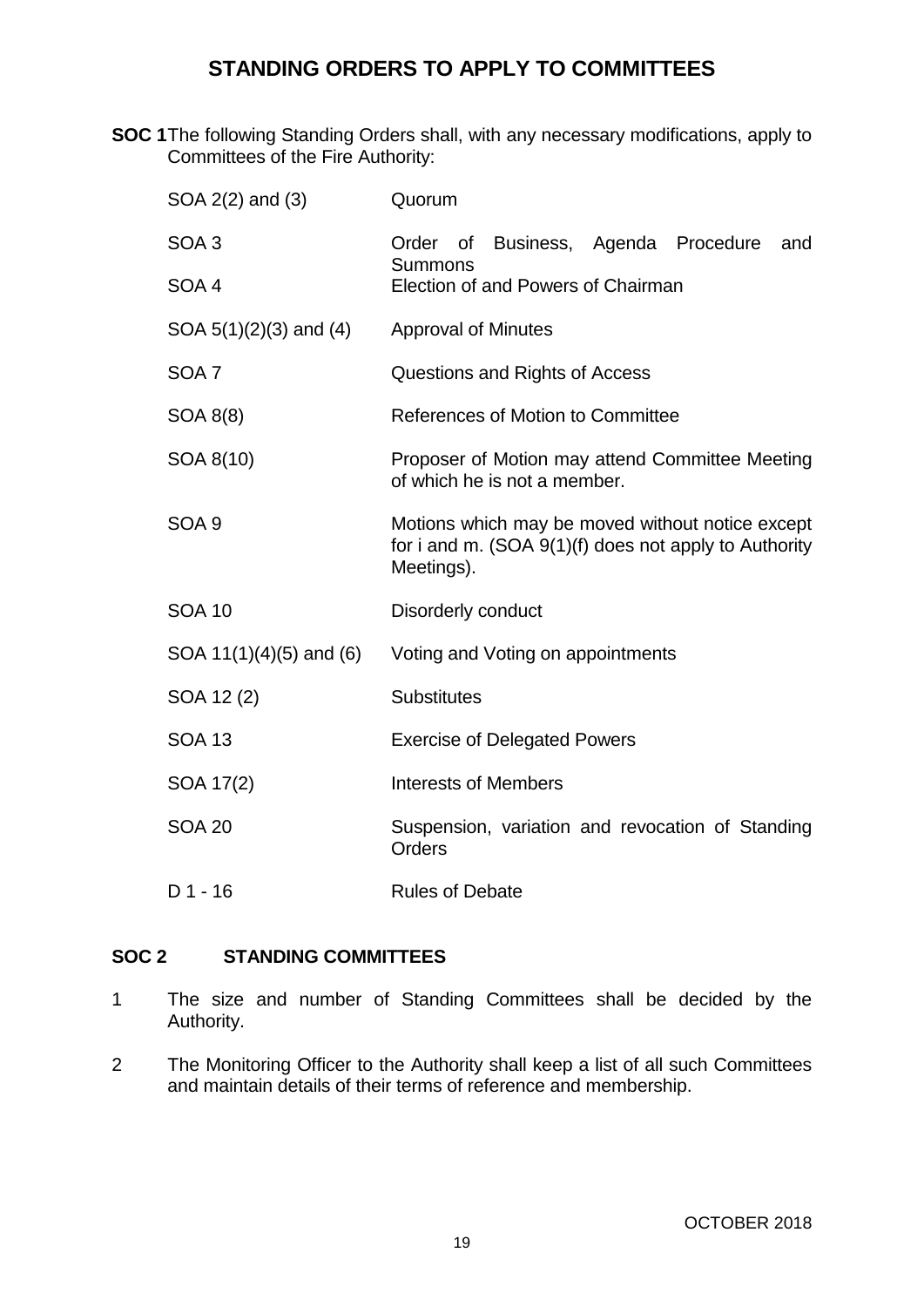# **SOC 3 APPOINTMENT OF COMMITTEES**

The Authority shall at the Annual Meeting appoint its Standing Committees, and may at any time appoint such other Committees as are necessary to carry out the work of the Authority but, subject to any statutory provision:

- (a) shall not appoint any Member of a Standing Committee so as to hold office later than the next Annual Meeting nor appoint any Member to both the Executive Committee and the Overview and Audit Committee
- (b) may at any time dissolve or alter the membership of a Committee.
- (c) may resolve that non-voting co-optees shall also be appointed to any **Committee**

# **Proportionality**

- 2 Seats on Committees shall be distributed among political groups in proportion to their membership of the Authority.
- 3 Before the Annual Meeting the Monitoring Officer to the Authority shall consult with the retiring Chairman of the Authority and Group Leaders/Spokespersons on the size and membership of Committees and shall report as appropriate to the Annual Meeting.
- 4 This report will provide for the determination of the allocation of seats on Committees to the different political groups and recommends the appointments for each group.
- 5 Similar reports shall be submitted to each Standing Committee at its first Meeting after the Annual Meeting of the Authority.

# **Casual Vacancies**

6 The Authority may appoint from its membership Members to fill any casual vacancies that may arise on its Committees.

#### **SOC 4 ELECTION OF CHAIRMAN OF COMMITTEES AND APPOINTMENT OF VICE-CHAIRMAN**

- 1 Every Standing Committee shall, at its first Meeting after appointment and at its first Meeting after the Annual Meeting of the Authority or as soon as practicable thereafter, elect a Chairman and appoint a Vice-Chairman who shall hold office for a year or until their successors are elected or appointed.
- 2 If both Chairman and Vice-Chairman are absent from a Meeting a Chairman for the Meeting shall be elected.
- 3 No Member shall hold the office of Chairman or Vice-Chairman unless s/he is a Member of the Committee in question and is also a Member of the Authority.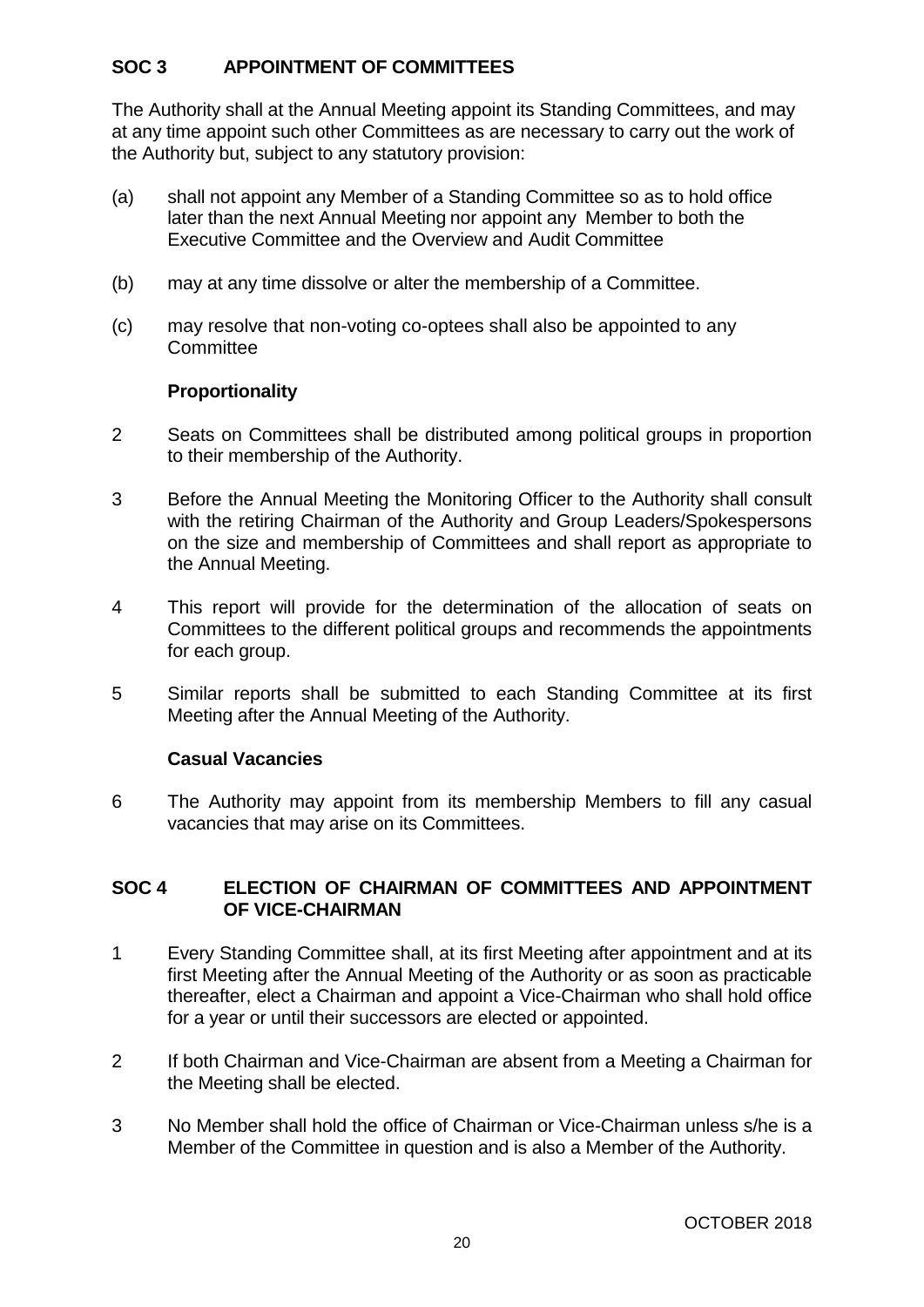# **SOC 5 SPECIAL MEETINGS OF COMMITTEES**

The Chairman of a Committee or the Chairman of the Authority may summon a special Meeting of a Committee. A special Meeting shall also be summoned on the requisition in writing of two Members of the Committee. The summons shall set out the business to be considered at the special Meeting and no other business than that set out shall be considered at that Meeting.

# **SOC 6 INSPECTION OF COMMITTEE DOCUMENTS**

- 1 Any Member of the Authority on application to the Monitoring Officer to the Authority shall be entitled to be supplied with the summons, agenda (including the agenda for closed Meetings), Minutes, reports and background papers of any open Meeting of any Committee of which s/he is not a Member. All documents which are open to public inspection shall be available three clear days before the Meeting (or as soon as the Meeting is convened or the report prepared if that is less than three days).
- 2 Any member of the public may inspect agendas of the Authority and its Committees upon request to the Monitoring Officer to the Authority, except for items which are not open to the public.

# **SOC 7 CONSIDERATION OF COMMITTEE REPORTS**

#### **Recommendations as Motions**

1 For the purpose of Standing Orders relating to Rules of Debate each recommendation to the Authority arising out of a Committee report shall be a separate motion.

# **Items for Report**

2 Each item for report to the Authority arising out of a Committee report shall be debated in accordance with Standing Orders relating to Rules of Debate.

# **Related Items of Business**

3 When there are items of business before the Authority in the form of reports from Committees or notices of motion they shall, if the Chairman is of the opinion that these items are related, be dealt with by the Authority in such a manner as the Chairman shall, after consultation with the movers concerned, decide.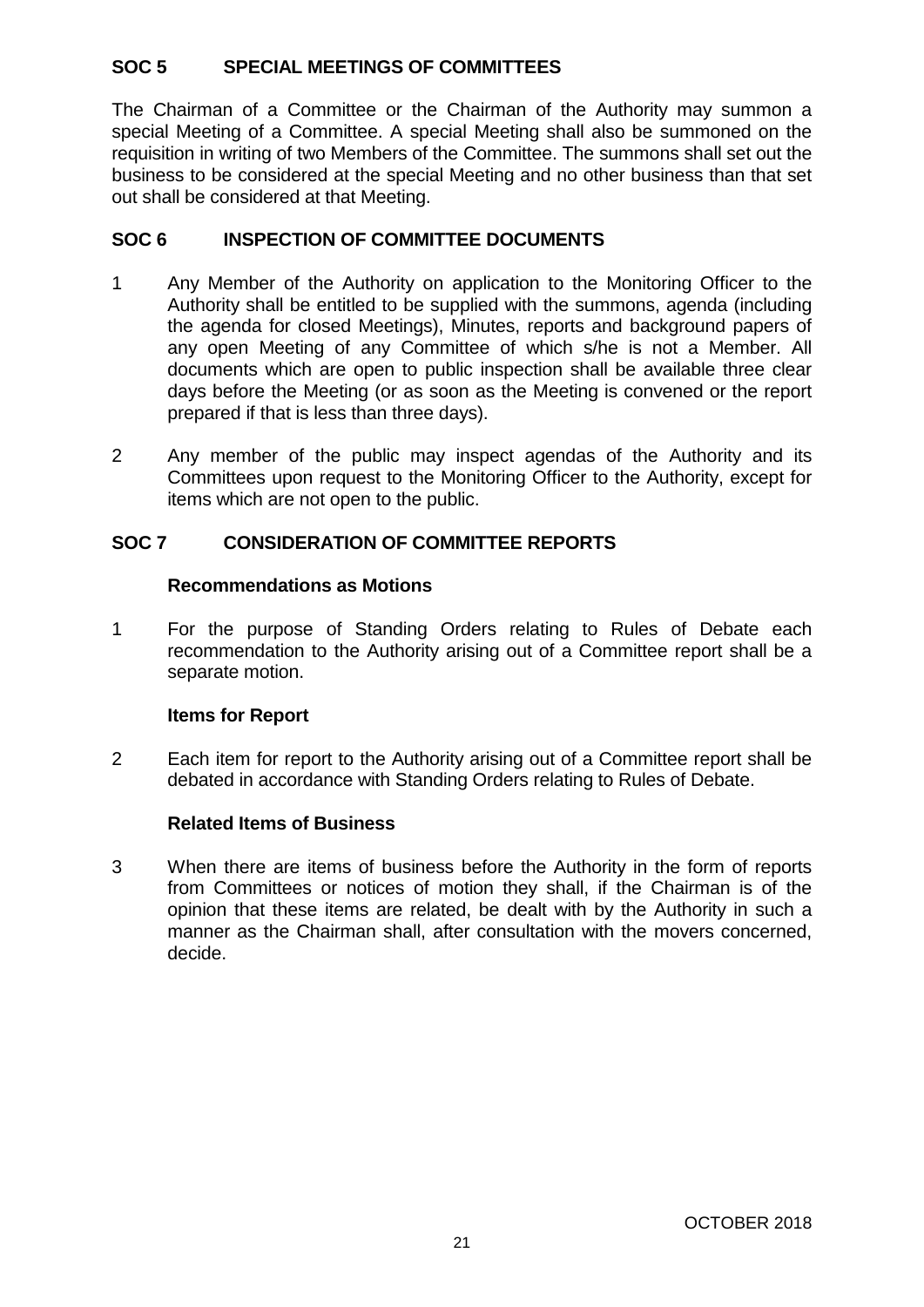# **STANDING ORDERS APPLYING RULES OF DEBATE**

# **D 1 RESPECT FOR THE CHAIRMAN**

Whenever the Chairman rises during a debate a Member then speaking or standing shall be seated and the Authority shall be silent.

# **D 2 CHAIRMAN'S DECISIONS TO BE FINAL**

The decision of the Chairman on the admissibility of a personal explanation, a point of order and the Chairman's interpretation and application of these Standing Orders shall be final.

#### **D 3 POINTS OF ORDER etc.**

- 1 A Member may rise to a point of order or in personal explanation. A personal explanation shall consist of the right to correct any statement concerning the Member made about him/her by another Member during a previous speech in the course of the same debate.
- 2 A Member so rising shall be entitled to be heard immediately.

#### **D 4 SPEECHES TO BE RELEVANT**

A Member shall confine his/her speech to the question under discussion or to a point of order or to a personal explanation.

# **D 5 TIME LIMIT ON SPEECHES**

With the exception of speeches by the Chairman of the Authority and the Chairman of Standing Committees no speech shall exceed four minutes.

#### **D 6 MOTIONS AND AMENDMENTS**

A motion or amendment shall not be discussed or put to the meeting until it has been moved and seconded and, unless notice has been given under Standing Order SOA 8(1) or if it is a motion moved under Standing Orders SOA 9 and D(13) it shall be reduced to writing and handed to the Chairman before it is discussed or put to the Meeting.

# **D 7 SECONDER MAY RESERVE SPEECH**

A Member when seconding a motion or amendment may, if s/he then declares his/her intention to do so, reserve his/her speech until a later period of the debate.

# **D 8 ALTERATION OF MOTION**

A Member may with the consent of his/her seconder and of the Authority, signified without discussion, alter a motion of which the Member has given notice or a motion which s/he has moved if the alteration is one which could be made as an amendment.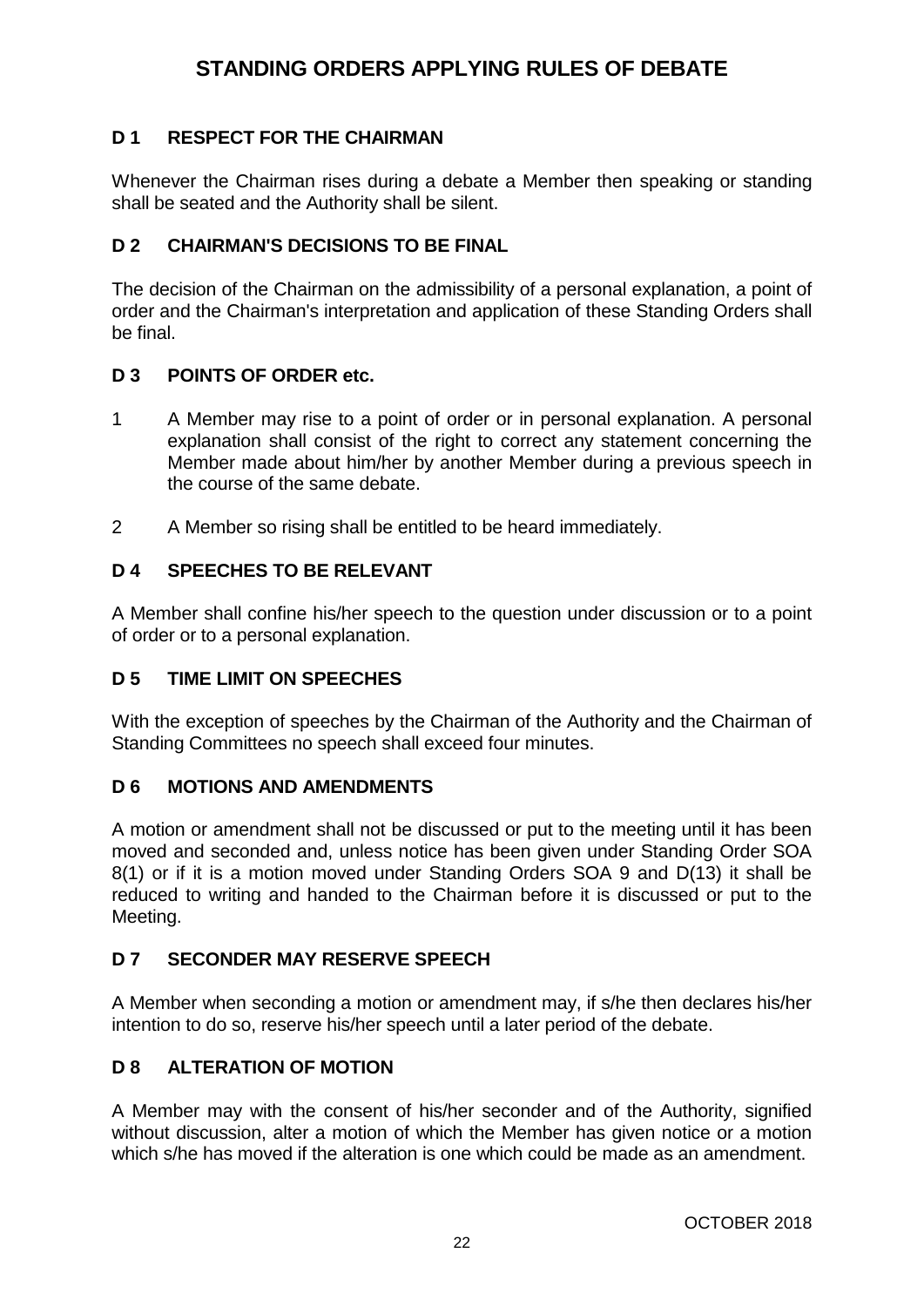# **D 9 WITHDRAWAL OF MOTION OR AMENDMENT**

A motion or amendment may be withdrawn by the mover with the agreement of the seconder and of the Authority, signified without discussion, and it shall not be competent for any Member to speak upon it after the mover has asked permission for its withdrawal unless such permission has been refused.

### **D 10 RIGHT TO SPEAK**

A Member shall not speak more than once on any motion or amendment except in exercise of the right of reply given in Standing Order D 15 or on a point of order, or by way of personal explanation, or to move in so many words "That the question now be put".

# **D 11 NOTICES OF MOTION - ORDER OF DEBATE**

Where a notice of motion has been referred to a Committee under Standing Order SOA 8(7) and is the subject of a report to the Authority under Standing Order SOA 8(8) the following order of debate shall apply:

- (a) The mover of the original notice of motion shall speak first at the start of the debate on the notice of motion.
- (b) The Chairman (or Chairmen) of the Committee(s) reporting on the notice of motion shall then speak.
- (c) The matter is then open to debate.
- (d) The Chairman (or Chairmen) of the Committee(s) reporting on the notice of motion shall have the right to make the penultimate speech in reply to the debate on the notice of motion.
- (e) The mover of the notice of motion shall have the right of reply at the end of the debate on the notice of motion.

# **D 12 AMENDMENTS**

- 1 An amendment shall be relevant to the motion and shall be either:
	- (a) To leave out words.
	- (b) To insert or add words.
	- (c) To leave out words and insert or add others.
- 2 No amendment shall be allowed which has the effect of introducing a new proposal or of negativing the motion before the Authority.
- 3 Only one amendment may be moved and discussed at a time, and no further amendment may be moved until the amendment under discussion has been disposed of.
- 4 If an amendment is rejected further amendments may be proposed on the original motion.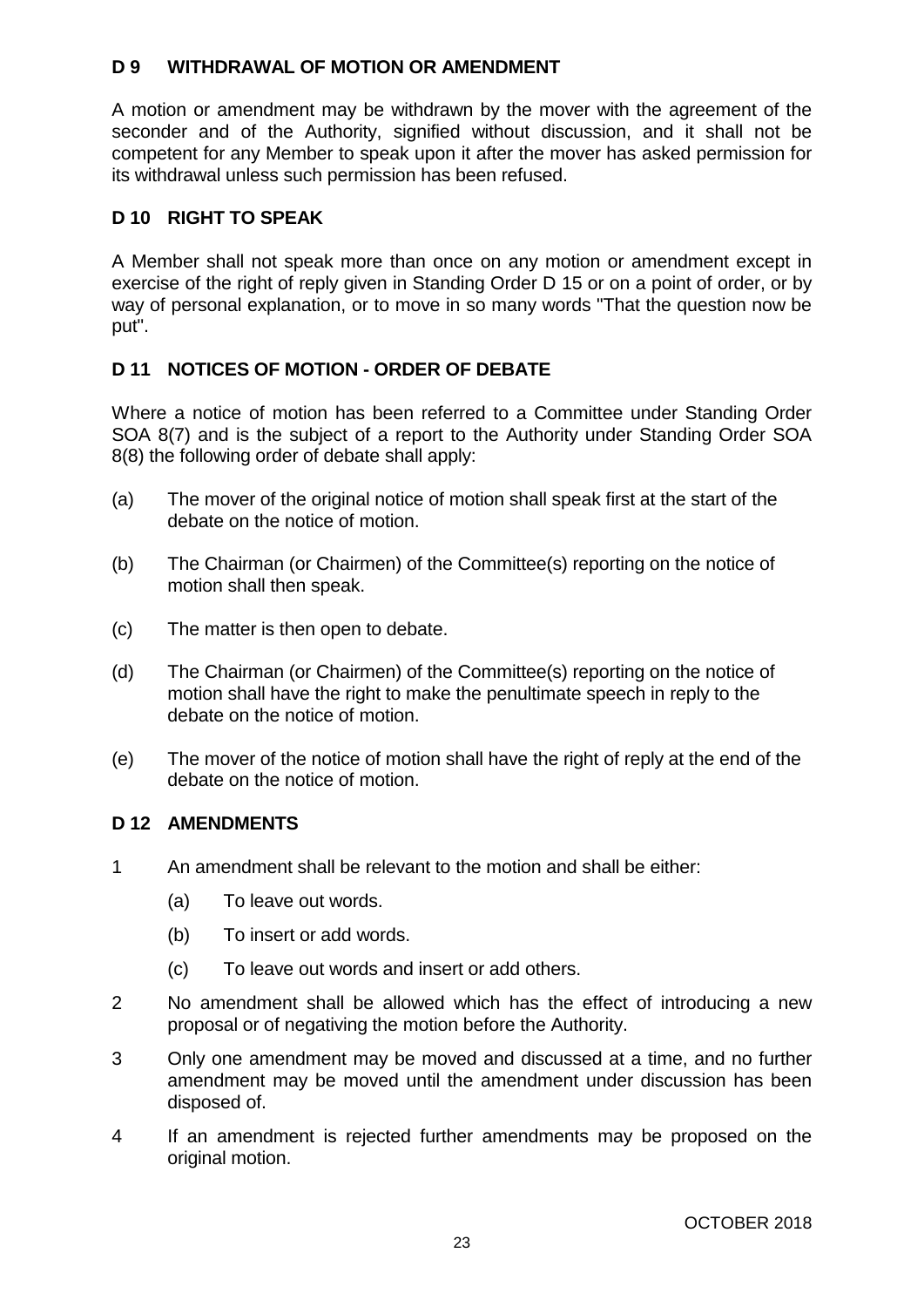- 5 If an amendment is carried, the motion as amended shall take the place of the original motion and shall become the motion on which any further amendment may be moved.
- 6 If no amendment or no further amendment is carried the original motion or the motion as amended shall be put to the Meeting.
- 7 No amendment shall be proposed on the motion after the mover of the motion has exercised his/her right of reply.

# **D 13 MOTIONS THAT MAY BE MOVED DURING DEBATE**

When a motion is under debate no other motion shall be moved except the following:

- (a) to amend the motion
- (b) to withdraw a motion or amendment
- (c) to postpone consideration of the motion
- (d) to adjourn the Meeting
- (e) to adjourn the debate
- (f) to proceed to the next business
- (g) that the question be now put
- (h) that a Member be not further heard
- (i) that a Member leave the meeting
- (j) that the subject of debate be referred back to Committee
- (k) under Section 100A(4) of the Local Government Act 1972 to exclude the public
- (l) to consent to the continuation of a speech beyond four minutes
- (m) to suspend a Standing Order or Standing Orders.

#### **D 14 CLOSURE MOTIONS**

A member may move without comment at the conclusion of a speech of another Member "That the Authority proceed to the next business" or "That the question be now put" or "That the debate be now adjourned" or "That the Authority adjourn" on the seconding of which the Chairman shall proceed as follows:

#### (a) **On the Motion to Proceed to the Next Business**:

Unless in the Chairman's opinion the matter before the Meeting has not been sufficiently discussed, the Chairman shall first give the mover of the original motion the right to speak against the closure motion, and then put to the vote without debate the motion to proceed to the next business.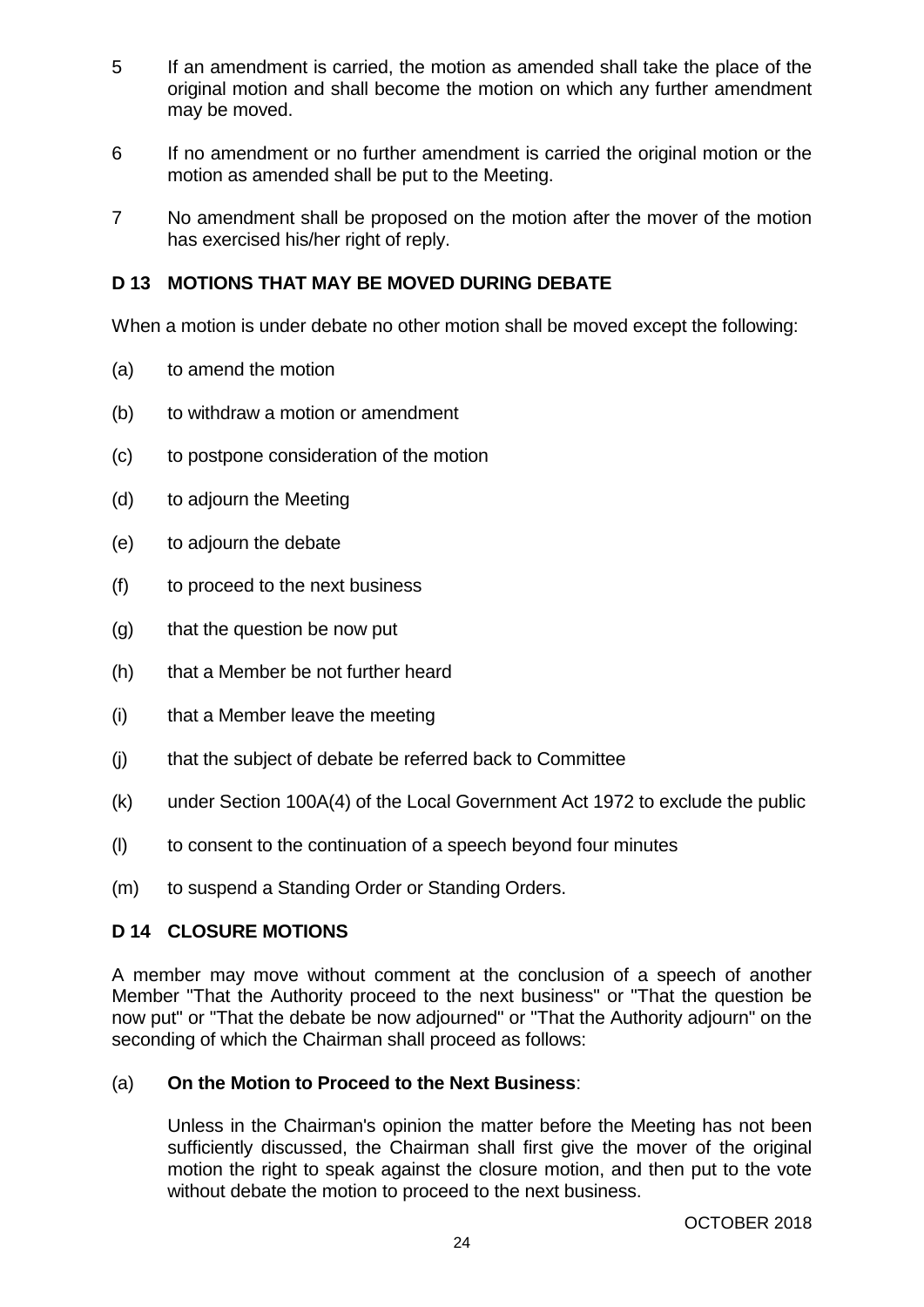# (b) **On a Motion that the Question Be Now Put**:

Unless in the Chairman's opinion the matter before the Meeting has been insufficiently discussed, the Chairman shall first put to the vote without debate the motion that the question be now put and if it is passed then give the mover of the motion under debate a right of reply before putting the motion or amendment to the vote.

### (c) **On a Motion to Adjourn the Debate**:

If in the Chairman's opinion the matter before the Meeting cannot reasonably be discussed on that occasion, the Chairman shall put the adjournment motion without debate to the vote and without giving the mover of the original motion the right of reply on that occasion. If the motion is passed, consideration of the matter under discussion shall stand adjourned to the next Ordinary Meeting of the Authority.

#### (d) **On a Motion to Adjourn the Authority**:

A Member may move at any time "That the Authority adjourn". The mover and one other speaker replying on the invitation of the Chairman may speak for four minutes each and the question shall then be put. If the motion is carried the Meeting shall stand adjourned with unfinished business held over to the next Ordinary Meeting of the Authority, unless an Extraordinary Meeting is called to deal with it.

#### **D 15 RIGHT OF REPLY**

- 1 The mover of a motion shall have a right of reply at the close of the debate on the motion immediately before it is put to the vote or after the motion "That the question be now put" is carried.
- 2 If an amendment is moved the mover of the original motion has a right of reply at the close of the debate and before the amendment is put to the vote, but shall not otherwise speak on the amendment.
- 3 The proposer of an amendment has no right of reply to the debate on that amendment but shall have the right to make the penultimate speech in reply to the debate on the amendment.
- 4 A Member exercising a right of reply or a right to speak under Standing Order D 15(3) shall not introduce any new matter.
- 5 After every reply to which Standing Order D 15(1) and D 15(2) applies a vote shall be taken without further discussion.